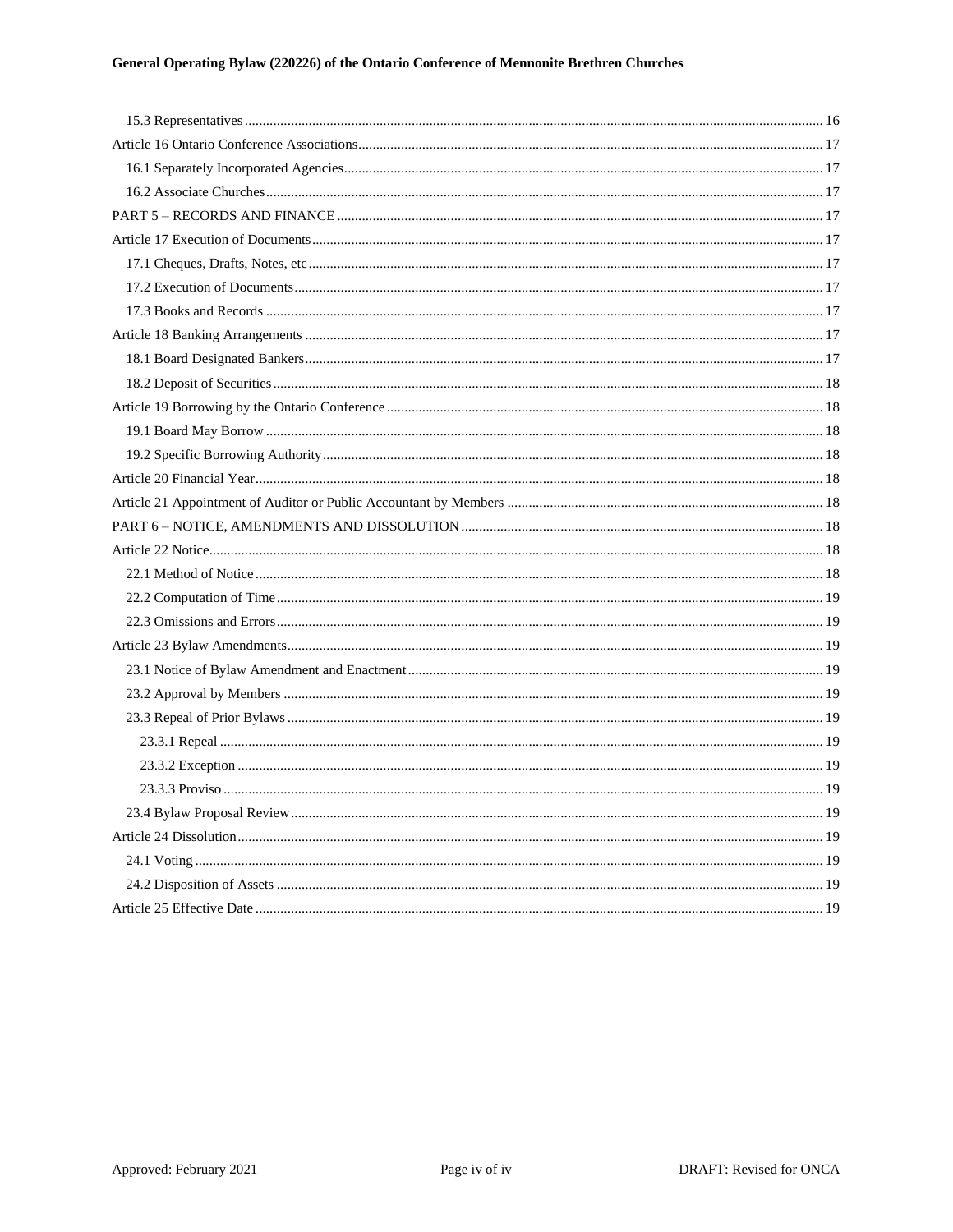### **General Operating Bylaw (210220)**

A bylaw relating generally to the conduct of the affairs of the

#### **Ontario Conference of Mennonite Brethren Churches**

### <span id="page-4-0"></span>**INTRODUCTION**

Whereas by Letters Patent issued under the Act and dated the 8th day of July, 1932, and amended by Supplementary Letters Patent on the 30th day of August, 1971, and on the 18th day of February, 2005, the Corporation named, "The Ontario Conference of Mennonite Brethren Churches", hereinafter referred to as the "Corporation" or the "Ontario Conference", was incorporated for the following ministry reasons:

- 1. To establish and maintain places of worship.
- 2. To build colleges, seminaries and other institutions of learning for the training and education of the public.
- 3. To set apart individuals for Christian ministry to serve the churches of the Conference and the larger community of Christians in leadership and spiritual functions.

And whereas it is considered expedient to enact a General Operating Bylaw relating generally to the conduct of the affairs of the Ontario Conference, be it therefore enacted as a bylaw of the Ontario Conference as follows:

#### <span id="page-4-1"></span>**Prayer for the Conference**

"Father God, we humbly bring the words of this Bylaw before You and we pray for the health of our denomination and conference of churches. While we understand that these words are written under the authority of government acts, we proclaim that our heart, soul, mind and strength are dedicated to You, Lord Jesus, and to Your service to bring You glory. Lord, please help all who seek guidance in this Bylaw to deal with one another according to Your words in scripture under the guidance of the Holy Spirit. Amen."

### **PART 1 – DEFINITIONS AND RELATIONSHIPS**

#### <span id="page-4-3"></span><span id="page-4-2"></span>**Article 1 Interpretation**

#### <span id="page-4-4"></span>**1.1 Meaning of Words**

In this Bylaw and all other bylaws and resolutions of the Ontario Conference unless the context otherwise requires:

1.1.1 the singular includes the plural;

#### <span id="page-4-5"></span>**1.2 Defined Terms**

- 1.2.1 "Act" means the Not-for-Profit Corporations Act, 2010, S.O. 2010, Chapter 15, and any statute amended or enacted in substitution therefor, from time to time;
- 1.2.2 "Associate Church" is a church that has been granted standing by the Members as defined in Section 16.2, and receives privileges as defined by Ontario Conference policies. Associate Churches are not Member Churches of the Ontario Conference;
- 1.2.3 "Associate Church Representative" is an individual from an Associate Church who has been granted standing by the Board to be an office holder as allowed for in Section 6.6.5;
- 1.2.4 "Board" means those established by the Voting Representatives to oversee and administer the affairs of the Ontario Conference. The Board is the board of directors of the Ontario Conference;
- 1.2.5 "Board Chair" means the person elected to be the Chair of the Board, who will be the president of the Ontario Conference and may also be known as the Moderator;
- 1.2.6 "Canadian Conference" means the Canadian Conference of the Mennonite Brethren Churches as described in Article 2;
- 1.2.7 "church" means a group of Christians organized into a fellowship or congregation for the service of God;
- 1.2.8 "church member" means an individual who has been received into membership of a church in accordance with the membership rules that govern that church as described in Section 6.15;
- 1.2.9 "church membership" means the collective membership of a church as defined in accordance with the membership rules that govern that church as described in Section 6.15;
- 1.2.10 "Committee" means any committee established by the Board pursuant to Article 12;
- 1.2.11 "Confession of Faith" shall mean the statement of faith and practice of the Ontario Conference as defined in Section 3.1;
- 1.2.12 "Convention" means a duly called meeting of the Members where voting may occur by Voting Representatives;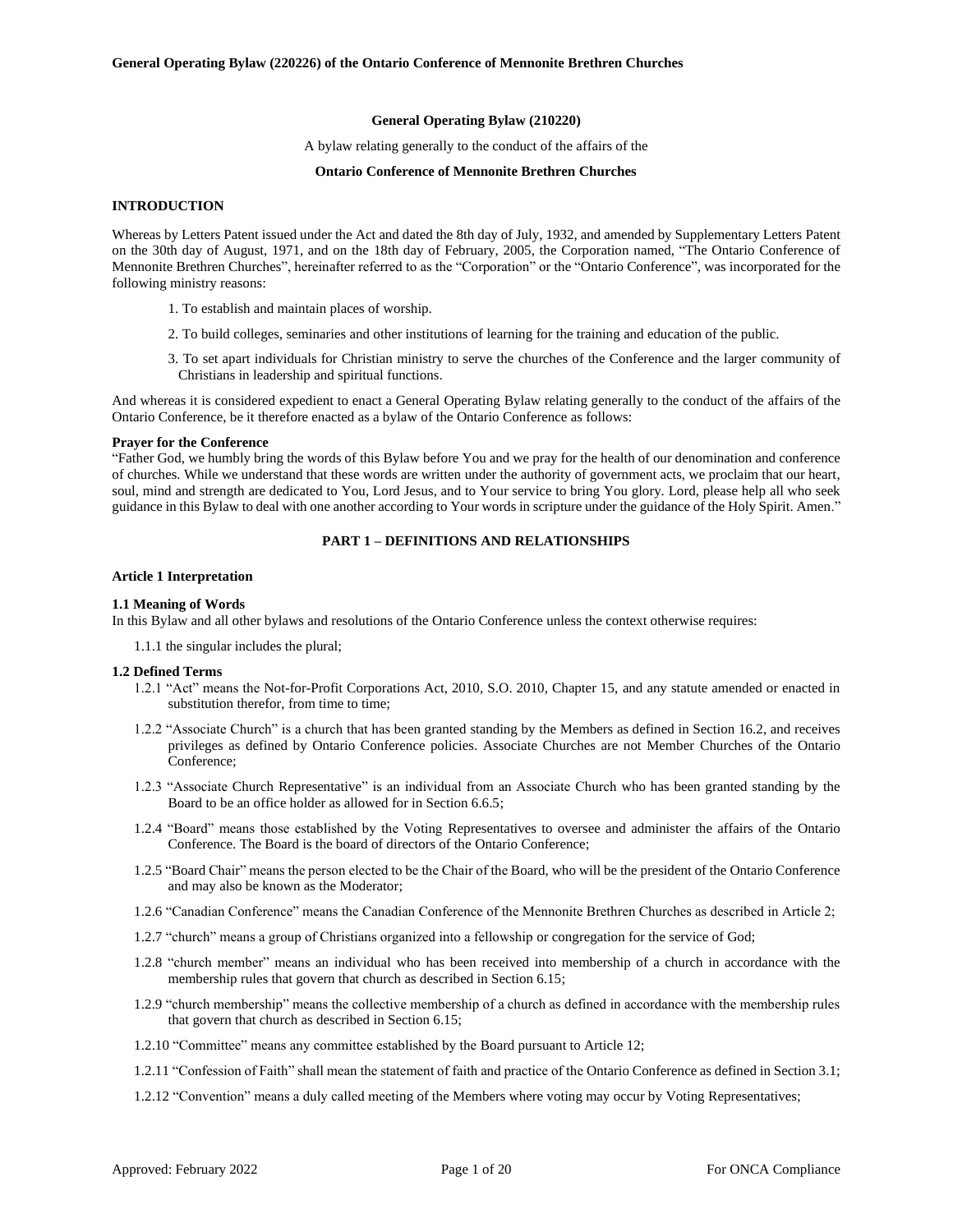- 1.2.13 "Convention Member" means an individual put forth from a Member Church who has been accepted into membership as provided for in Section 6.4.2 and becomes a Voting Representative at a meeting of the Members;
- 1.2.14 "Documents" includes deeds, mortgages, hypothecs, charges, conveyances, transfers and assignments of property, real or personal, immovable or movable, agreements, releases, receipts and discharges for the payment of money or other obligations, conveyances, transfers and assignments of shares, bonds, debentures or other securities and all paper writings;
- 1.2.15 "Executive Committee" means the Standing Committee as defined in Section 12.1;
- 1.2.16 "Executive Officer" means any person who holds one of the offices enumerated in Section 10.1;
- 1.2.17 "Members" means the associations, corporations and individuals in the two classes of Members, being Member Churches and Convention Members, that are current members of the Ontario Conference;
- 1.2.18 "Member Church" means a local Christian church in Ontario which is organized according to Mennonite Brethren polity, as described in this Bylaw, and which is in agreement with the Mennonite Brethren Confession of Faith and practices, and has been accepted into membership as provided for in Section 6.4, and which desires to support the work of the Ontario Conference;
- 1.2.19 "Member Church in good standing" means a Member Church that has not been suspended as described in Section 6.8;
- 1.2.20 "member in good standing of a Member Church" means an individual who belongs to a Member Church as described in Section 6.15 and has been found to be in good standing following the procedures described in Section 6.6;
- 1.2.21 "Mennonite Brethren Church" means a church that has been accepted into membership of the Canadian Conference and is part of the Mennonite Brethren denomination;
- 1.2.22 "Office Holders" means a person elected or appointed to the Board or a member of a committee as described in Section  $66$
- 1.2.23 "Officer" means any person who holds an office of the Ontario Conference as defined in Article 10;
- 1.2.24 "Ontario Conference" means the Corporation known as The Ontario Conference of Mennonite Brethren Churches;
- 1.2.25 "National Faith and Life Team" means the committee of the Canadian Conference as defined in the Canadian Conference Bylaw;
- 1.2.26 "Rules of Order" means the parliamentary policies used in a meeting of the Members as maintained by the Governance Committee;
- 1.2.27 "Special Resolution" means a resolution passed by the Board and confirmed with or without variation by at least twothirds (2/3) of the votes cast at a meeting of the Members of the Ontario Conference called for that purpose;
- 1.2.28 "Voting Representative" means either an individual authorized by a Member Church to represent the Member Church or a Convention Member, who may vote at a meeting of the Ontario Conference as provided for in Section 6.5.

### <span id="page-5-0"></span>**1.3 Corporations Act Terms**

All terms defined in the Act have the same meanings in this Bylaw and all other bylaws and resolutions of the Ontario Conference.

### <span id="page-5-1"></span>**Article 2 Canadian Conference of the Mennonite Brethren Churches**

The Canadian Conference of the Mennonite Brethren Churches is the national body incorporated by an act passed by the Senate on 22nd November 1945. It is comprised of all the Mennonite Brethren churches in Canada, which in turn are generally organized into regional conferences usually on a provincial basis.

### <span id="page-5-2"></span>**2.1 Relation to the Canadian Conference**

The Ontario Conference is a member organization of the Canadian Conference of the Mennonite Brethren Churches and shall support its activities and carry out its decisions as described in the Canadian Conference Bylaw. As defined in the Canadian Conference Bylaw, Member Churches of the Ontario Conference, by virtue of their membership in the Ontario Conference, are Member Churches of the Canadian Conference.

### <span id="page-5-3"></span>**2.2 Organization of Provincial Conferences**

Pursuant to the governing documents of the Canadian Conference, the Ontario Conference is at liberty to apply for the issuance of letters patent and to prepare and adopt bylaws of its own according to its existing needs, provided that such are in harmony with the governing documents of the Canadian Conference.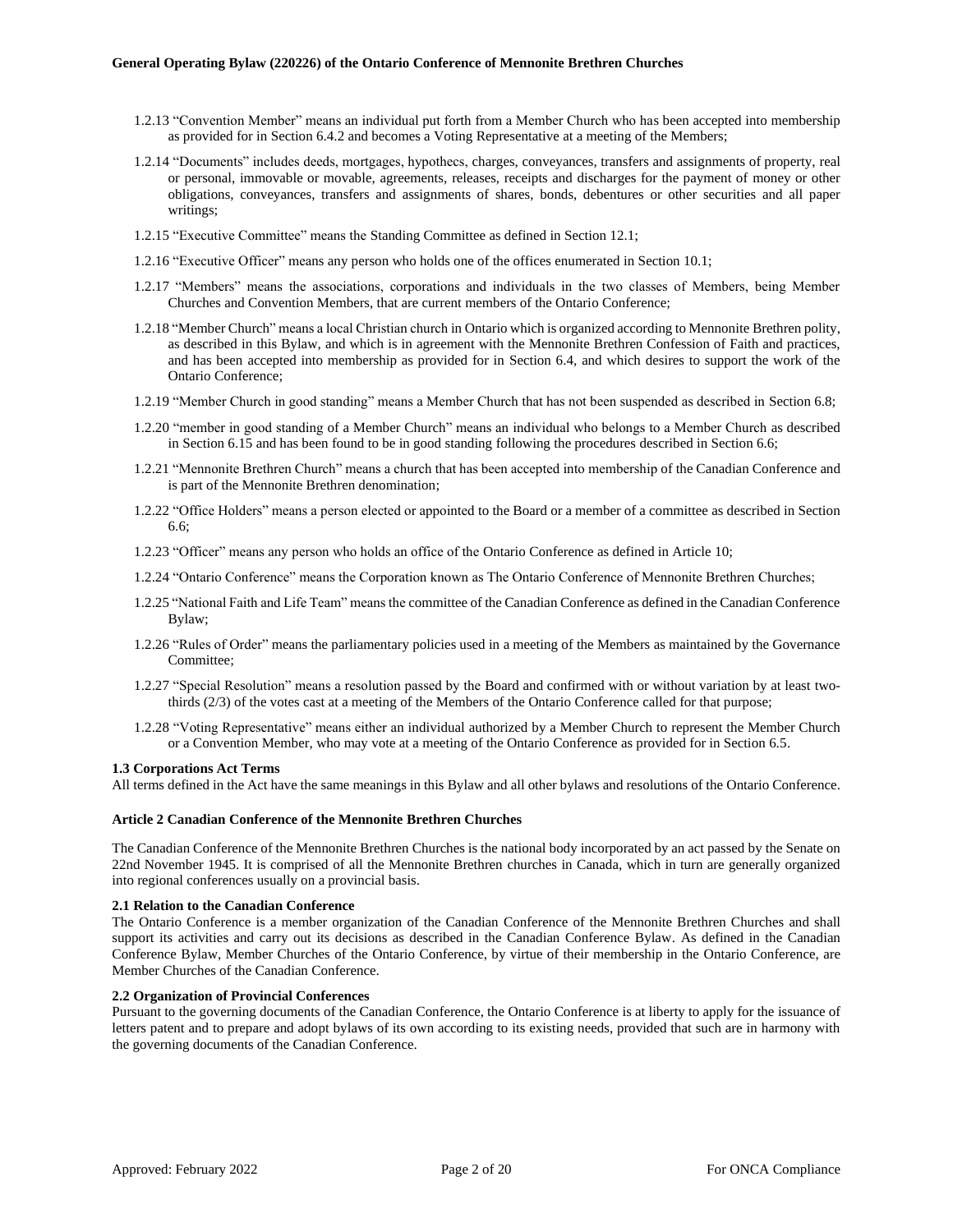### <span id="page-6-0"></span>**2.3 Authority of the Conferences**

- 2.3.1 The Ontario Conference and the Canadian Conference, as a national religious denomination, may grant its Member Churches with legal standing pertaining to credentialing of clergy, land holdings, tax relief and other affiliations available to a religious denomination.
- 2.3.2 The Ontario Conference shall exercise authority in matters that relate to the common work and welfare of Member Churches in keeping with the Bible, Confession of Faith, and this Bylaw.

#### <span id="page-6-1"></span>**Article 3 Statement of Faith and Mission**

#### <span id="page-6-2"></span>**3.1 Statement of Faith**

- 3.1.1 The statement guiding the faith and practice of the Ontario Conference of Mennonite Brethren Churches and its Member Churches shall be the Confession of Faith as adopted by the Canadian Conference of the Mennonite Brethren Churches and as changed from time to time.
- 3.1.2 In a spirit of unity and harmony, neither the Ontario Conference nor its Member Churches shall pass or accept resolutions or practices which are in conflict with this Confession of Faith.
- 3.1.3 The Member Churches of the Ontario Conference shall accept the wisdom, guidance and rulings of the Provincial Faith and Life Team and National Faith and Life Team in matters relating to the faith and practice described in the Confession of Faith.

#### <span id="page-6-3"></span>**3.2 Mission**

The central purpose of the Ontario Conference of Mennonite Brethren Churches is to bring honour and glory to God (1 Peter 2:4- 12; Revelation 4:11; Romans 15:5,6; 1 Corinthians 6:20). This is the reason for being, and the essential character of the activity of the Member Churches and the activity of the ministries of the Ontario Conference. The Bible amplifies this purpose to include the following dimensions of mission:

- 3.2.1 To worship God. Worship is to be the believer's response to God in all of life. Individual and corporate worship keeps God central in the life and mission of every congregation and ministry. It makes God's honour and glory the guiding motive for a life of personal holiness and obedient service. (1 Chronicles 16:29; Psalm 29:2; 96:9; 107:32; Matthew 4:10; John 4:23-24; Romans 12:1; Revelation 14:7).
- 3.2.2 To build up the body of Christ. The church is the body of Christ, and it is to be built up into the fullness of Christ's likeness through the exercise of the gifts which the Holy Spirit has given to its members for the common good of the church. (Ephesians 5:23; Romans 12; 1 Corinthians 12:4-7; Ephesians 4:11-16).
- 3.2.3 To witness to Jesus Christ as Saviour and Lord and thus make disciples of all peoples, thereby bringing about the growth of the church. This is to be accomplished through the proclamation of the gospel and by extending God's love and care to all people. Practical and sacrificial service exemplified by Christ will authenticate His gospel and the biblical faith of the church. (Acts 1:8; Matthew 28:18-20; Romans 1:16; Acts 2:40-41; Matthew 6:10; James 1:22-26; John 13:13-17; Matthew 20:28; Luke 4:16-21).

### <span id="page-6-4"></span>**Article 4 Head Office**

The head office of the Ontario Conference shall be in the Niagara Region, in the Province of Ontario, and at such place therein as the Board may from time to time determine.

### <span id="page-6-5"></span>**Article 5 Seal**

<span id="page-6-6"></span>The seal which is impressed in the margin hereon shall be the corporate seal of the Ontario Conference.

### **PART 2 – MEMBERSHIP AND MEETINGS**

#### <span id="page-6-7"></span>**Article 6 Membership**

There shall be two classes of membership in the Ontario Conference as follows:

- (1) Member Churches
- (2) Convention Members.

#### <span id="page-6-8"></span>**6.1 Membership Requirements**

An individual, corporation or other entity may be a Member.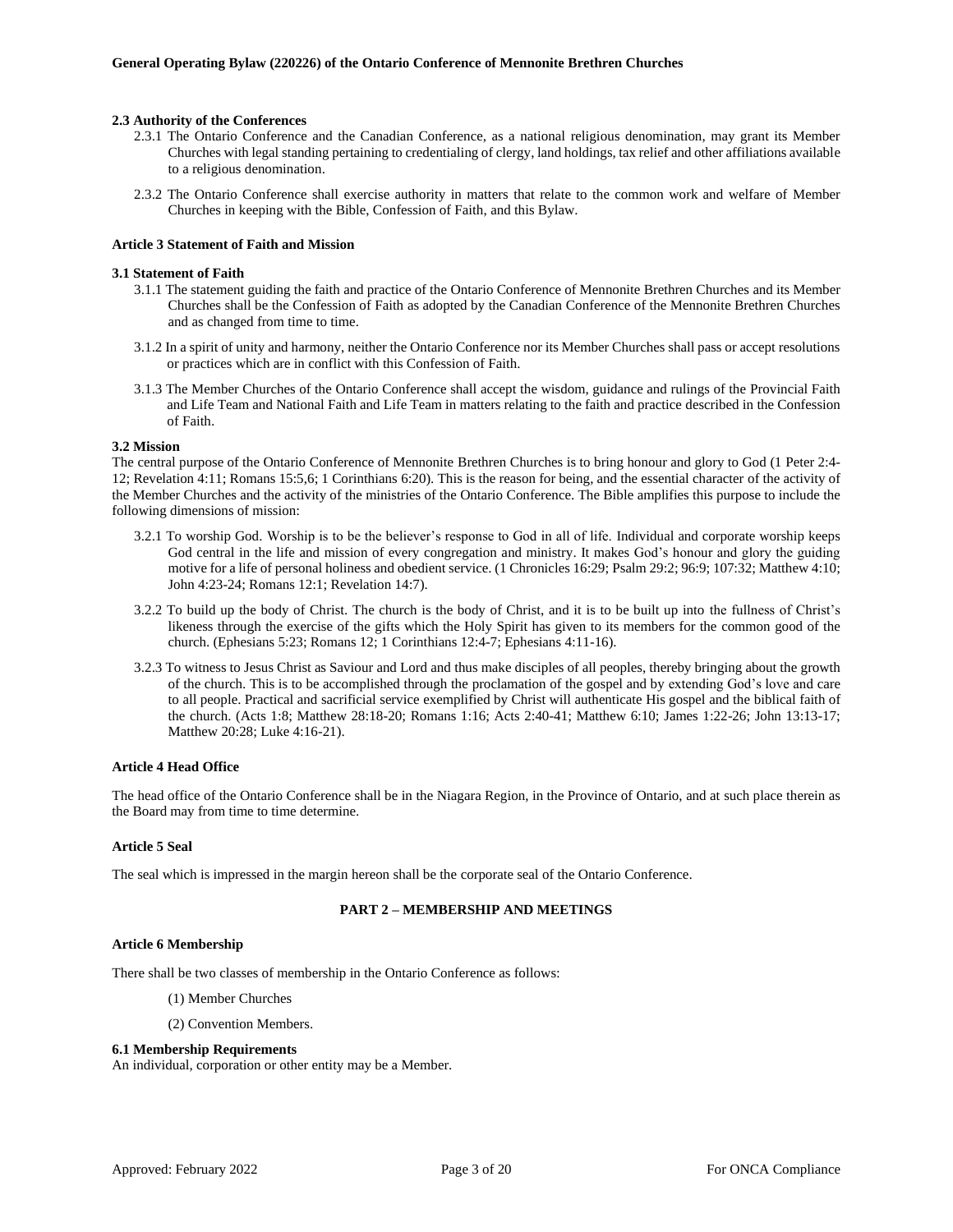### <span id="page-7-0"></span>**6.1.1 Member Church Requirements**

The Ontario Conference may grant membership to any church which professes the same faith as that of the Ontario Conference, accepts its resolutions, Confession of Faith, values and mission, understands the responsibilities and expectations of membership, and participates in its common undertakings.

### <span id="page-7-1"></span>**6.1.2 Convention Member Requirements**

The Ontario Conference may grant membership to an individual to become a Convention Member who is a member in good standing of a Member Church that is in good standing with the Ontario Conference, and who has been approved by their church membership or governing board of their church to represent the Member Church at a meeting of the Members. A Member Church may apply to have one (1) Convention Member for every twenty-five (25) church members or fraction thereof of that Member Church.

### <span id="page-7-2"></span>**6.2 Rights of Membership**

### <span id="page-7-3"></span>**6.2.1 Rights of a Member Church**

A Member Church in good standing has the right to identify itself as a Member of the Mennonite Brethren denomination in Canada and to operate under any rights and privileges afforded to the denomination, including having credentialed and licensed pastoral staff. Member Churches can join into fellowship at meetings to pass resolutions and elect office holders for ministry. Member Churches can access a variety of ministry resources, legal and administrative support services, and can participate in financial and operational programs offered by the Ontario Conference for its Members.

### <span id="page-7-4"></span>**6.2.2 Rights of a Convention Member**

A Convention Member has the right to be a Voting Representative at a meeting of the Members. A Convention Member ceases to be a member of the Ontario Conference at the close of the meeting of Members at which the Convention Member is registered.

### <span id="page-7-5"></span>**6.3 Membership Responsibilities**

### <span id="page-7-6"></span>**6.3.1. Member Church Responsibilities**

A Member Church shall commit to working collectively on mission with the Ontario Conference and Canadian Conference. Each Member Church accepts as binding upon it the decisions of the Ontario Conference concerning the operation and finances of the projects of the Ontario Conference and shall conscientiously carry out those decisions within the Ontario Conference so far as it is able. Each Member Church shall conduct its affairs as required by and consistent with this Bylaw and shall not pass resolutions or bylaws that are in conflict with the Ontario Conference. A Member Church shall be led by a pastor who has been credentialed by the Ontario Conference.

### <span id="page-7-7"></span>**6.3.2 Convention Member Responsibilities**

A Convention Member is responsible to represent the will of their Member Church at a meeting of the Members.

#### <span id="page-7-8"></span>**6.4 Applications for Membership**

## <span id="page-7-9"></span>**6.4.1 Member Church Application**

Any local church may apply for membership in the Ontario Conference using the following process:

- (1) The church shall make application to the Board, who, in consultation with the Provincial Faith and Life Team, shall determine whether the church meets the membership requirements and understands the responsibilities of membership as outlined in Section 6.1 and 6.3.
- (2) The church will be asked to pass a resolution at a general meeting and provide a copy of the resolution to the Board showing its willingness to align its governing documents in support of the Ontario Conference. A church shall not be a member of another denomination upon admission into membership of the Ontario Conference, unless an exception is otherwise provided by the Board in accordance with Section 6.9.
- (3) If the Board approves the application, it shall present the application at the next meeting of the Members for a decision by the Members.
- (4) After approval by the Members and prior to being officially received into membership, the church must complete the steps of incorporating into its bylaws the Confession of Faith and adherence to the General Operating Bylaw of the Ontario Conference. A copy of the church bylaws shall be filed with the Board.
- (5) Upon the passing of a final resolution by the Board that all conditions have been met, the church is received into membership of the Ontario Conference as well as membership in the Canadian Conference.

#### <span id="page-7-10"></span>**6.4.2 Convention Member Application**

Prior to a meeting of the Members, each Member Church may petition the Ontario Conference to enroll its Convention Members into membership in the Ontario Conference as follows:

(1) No sooner than thirty (30) days and at least two (2) days prior to a meeting of the Members, a Member Church in good standing may make application to the Board to register members of its pastoral and leadership team, as well as lay persons, as Convention Members.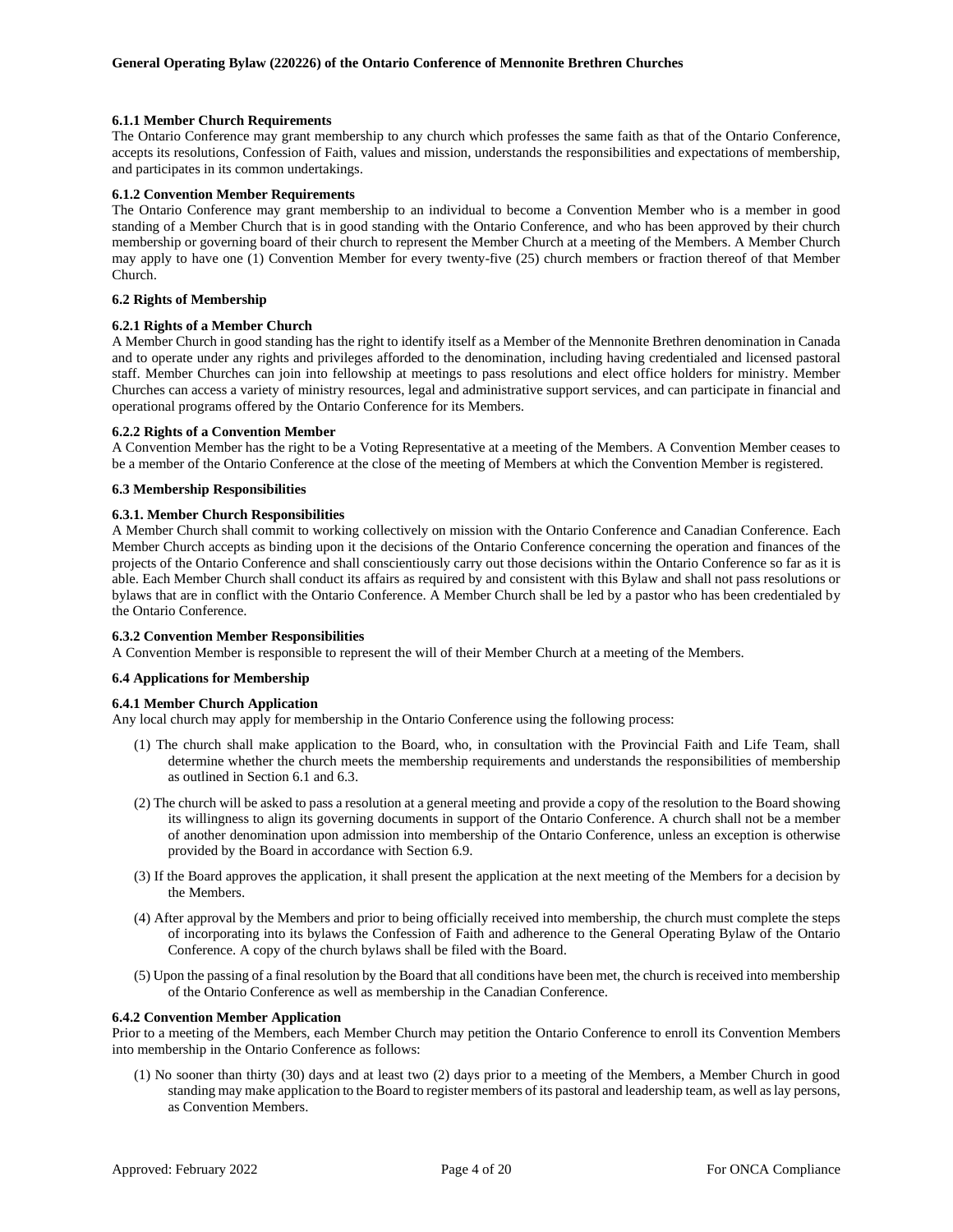- (2) All individuals nominated as Convention Members must be at least 18 years of age and must be a member in good standing in the Member Church as defined in Section 6.6.
- (3) A Member Church may apply to have one (1) Convention Member for every twenty-five (25) church members or fraction thereof of that Member Church.
- (4) The Member Church will provide notice of the meeting to their Convention Members. The address of each Convention Member shall be the address of the Member Church. The Member Church will also provide copies of the Ontario Conference's Financial Statements to the Convention Members if requested.
- (5) Either the Board or the Executive Committee shall approve the nominated individuals, who qualify to be Convention Members.
- (6) Prior to the start of a meeting of the Members, the Secretary shall publish the official list of the approved Convention Members.
- (7) In special circumstances, as approved by the Executive Committee, the Secretary may be given authority to update the published list of Convention Members at any time up to the start of the meeting of the Members. No Member Church may exceed the limit on the total number of Convention Members allowed based on the size of the Member Church's membership.

Ontario Conference Board Members may be registered by the Board as Convention Members by virtue of being a Board Member.

The Executive Director may be registered by the Board as a Convention Member by virtue of being Executive Director.

Associate Church Representatives may be registered as Convention Members by virtue of being Associate Church Representatives.

The membership of the Convention Members shall terminate at the close of the meeting of the Members for which the Convention Members were registered.

#### <span id="page-8-0"></span>**6.5 Voting by Members**

Members in good standing shall be entitled to vote through duly authorized Voting Representatives who shall have one vote each at all meetings of the Members.

A Voting Representative can only be a representative of a single membership class and shall have one vote.

#### <span id="page-8-1"></span>**6.5.1 Appointment of Voting Representative by a Member Church**

Each Member Church in good standing shall be entitled to be represented at any meeting of the Members by a single individual who is authorized by the Member Church to represent it. The individual will become the Voting Representative of the Member Church. The individual must be 18 years of age or older, must be a church member in good standing, and shall be approved by the church membership or governing board of the Member Church. Typically, a Member Church shall put forth the Senior/Lead Pastor to be the Voting Representative.

### <span id="page-8-2"></span>**6.5.2 Convention Members as Voting Representatives**

Each Convention Member shall be entitled to be a Voting Representative having a vote at a meeting of the Members.

Each Board Member qualifies as a Convention Member, and hence a Voting Representative, by virtue of being a Board Member. The Executive Director qualifies as a Convention Member, and hence a Voting Representative, by virtue of being the Executive Director. Each Associate Church Representative qualifies as a Convention Member, and hence a Voting Representative, by virtue of being an Associate Church Representative.

#### <span id="page-8-3"></span>**6.6 Office Holder Requirements**

- 6.6.1 With the exceptions of Sections 6.6.4 and 6.6.5, no person who is not an active member in good standing of a Member Church, shall be qualified to be a member of the Board, a Committee, a Voting Representative, or a representative of the Ontario Conference. An individual shall relinquish their position in the Ontario Conference if they no longer meet the requirements to hold office unless the provision in Section 6.6.4 or 6.6.5 is granted.
- 6.6.2 The conditions used to determine if an individual is in good standing within their own Member Church shall be set forth by that Member Church as described in the church's governing documents as described in Section 6.15.
- 6.6.3 To hold a status of good standing with the Ontario Conference, an individual shall fully support the Confession of Faith, as described in section 3.1.
- 6.6.4 If a Member Church's governing documents fail, to the satisfaction of the Board, to adequately define an active member in good standing for their church, then the Provincial Faith and Life Team shall conduct an interview to determine if an individual holds good standing with respect to the Ontario Conference and therefore qualifies to hold office.
- 6.6.5 In special circumstances, the Board may pass a resolution to designate an individual from an Associate Church as holding the status of "good standing" as would be in the same manner as would apply to a "member in good standing of a Member Church". This standing is valid for five (5) years and may be revoked at any time by a resolution of the Board.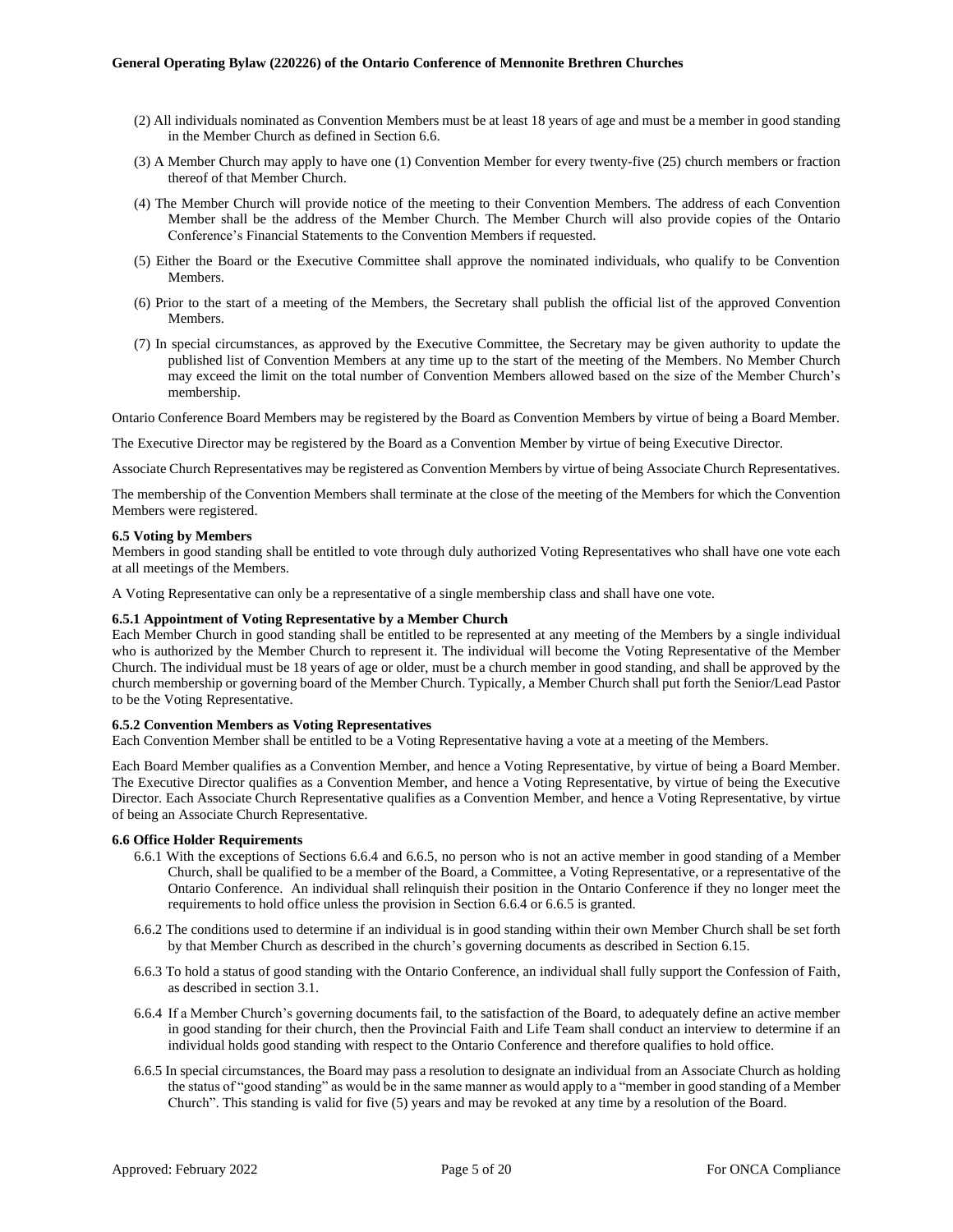### <span id="page-9-0"></span>**6.7 Transfer of Membership**

Membership in the Ontario Conference is not transferable.

#### <span id="page-9-1"></span>**6.8 Suspension or Revocation of Membership of a Member Church**

#### <span id="page-9-2"></span>**6.8.1. Investigation**

The Board shall begin investigation of any Member Church that, in the opinion of the Board, failsto adhere to the polity as described in this Bylaw or the bylaws of the Canadian Conference, or fails to adhere to the Confession of Faith, such that it could create undue risk spiritually or financially or legally, or in any other manner that damages the unity, purpose and mission of the Ontario Conference. The desired outcome, where possible, is for any such issues to be rectified in order for the Member Church to remain in good standing with the Ontario Conference.

#### <span id="page-9-3"></span>**6.8.2 Suspension Procedure**

In the case where an investigation, as set out in 6.8.1 reveals unresolvable issues, the Board's investigation, in consultation with the Provincial Faith & Life Team, shall be done in good faith in a fair and reasonable manner, including:

- (1) A written notice will be sent to the Member Church of the proposed discipline, including the reason for such proposed suspension at least fifteen (15) days before the suspension begins; and
- (2) The Member Church will be given a further, reasonable opportunity to make representations to the Ontario Conference respecting the proposed discipline not less than five (5) days before the suspension begins.

Upon a resolution of the Board, a Member Church that is suspended is considered to be in "not good standing" with the Ontario Conference as well as with the Canadian Conference. The membership rights, as described in Section 6.2.1, of a suspended Member Church are suspended until resolved as described in either section 6.8.3 or 6.10.

#### <span id="page-9-4"></span>**6.8.3 Revocation Procedure**

After suspension as described in Section 6.8.2, a Member Church's membership in the Ontario Conference can be terminated:

- (1) After a careful examination of the circumstances by the Provincial Faith and Life Team; and
- (2) Upon the recommendation of the Board; and
- (3) Through a Special Resolution passed by the Members.

Termination of church membership in the Ontario Conference also terminates membership in the Canadian Conference.

#### <span id="page-9-5"></span>**6.9 Termination of Membership of a Member Church**

Unless granted special dispensation in a resolution passed by the Board, membership in the Ontario Conference automatically terminates, without a period of investigation or suspension, upon the happening of any of the following events:

- 6.9.1 upon presentation by a Member Church to the Board of a true copy of a resolution to that effect passed by not less than two-thirds (2/3) of its church membership at a meeting of the Member Church duly called for that purpose;
- 6.9.2 if a Member Church joins another denomination;
- 6.9.3 upon the passing of a Special Resolution passed by the Members, as set out in 6.8.3;
- 6.9.4 upon closing or dissolution of the Member Church;
- 6.9.5 upon revocation or loss of charitable status as granted by the Canada Revenue Agency; or
- 6.9.6 upon revocation or loss of the legal registration under which the church was formed.

Termination of membership in the Ontario Conference also terminates membership in the Canadian Conference.

#### <span id="page-9-6"></span>**6.10 Reintegration of a Member Church**

- 6.10.1 Any membership that has been suspended as described in Section 6.8.2 can be reinstated by a resolution of the Board upon the Board's satisfaction that the concerns have been adequately rectified.
- 6.10.2 Any membership that has been terminated as described in Section 6.8.3 can be reinstated after completing the membership application procedures as described in Section 6.4.

### <span id="page-9-7"></span>**6.11 Division or Merging of a Member Church**

- 6.11.1 When an existing Member Church deems it advisable to divide or establish a new congregation, the Provincial Faith and Life Team shall be informed and consulted at the initial planning stages. After such a division or new establishment has been completed, a new congregation with the intention of becoming a separate Member Church may apply to the Board for membership according to the steps outlined in the Membership Application Process in Section 6.4.
- 6.11.2 Should a Member Church consider merging with another church, the Board shall oversee the process to determine the resulting membership status depending upon the churches involved. (See Section 6.7)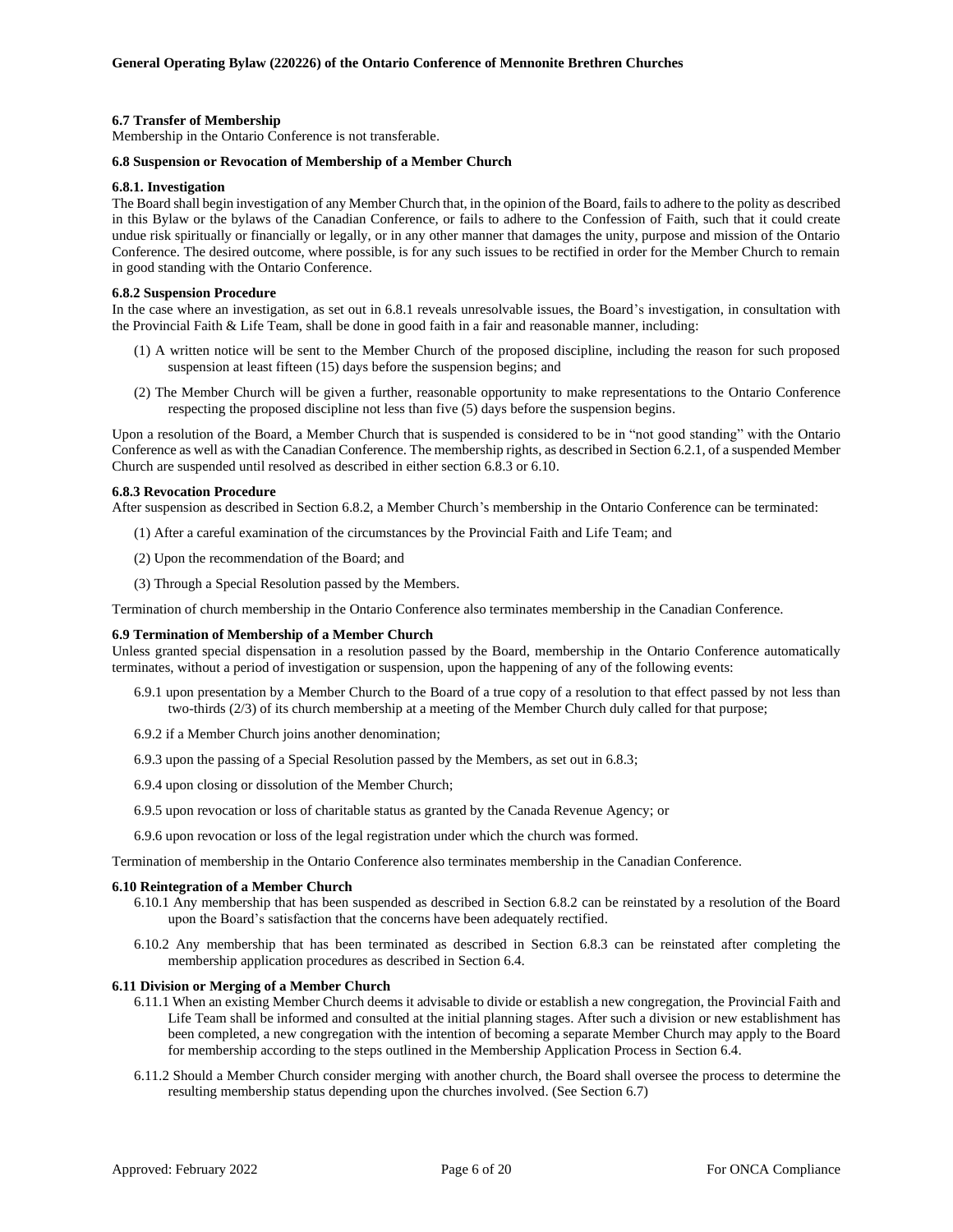### <span id="page-10-0"></span>**6.12 Closing of a Member Church**

The initiative for the closing of a church normally comes from the church membership at such a time when continuing as a church entity is no longer a viable option. Before a decision to close a church is reached, the church shall invite consultation with the Ontario Conference. The church's membership in the Ontario Conference is terminated upon closing of the church. As a Member Church within the Ontario MB Conference of Churches, it is expected that the dissolving congregation's assets become the property of the Ontario Conference, for the purpose of supporting ministry initiatives within the Ontario Conference in a manner consistent with the purposes of the church being closed.

### <span id="page-10-1"></span>**6.13 Autonomy of a Member Church**

Each Member Church is autonomous in the management of its local affairs, but only to the extent that the Member Church's local affairs are not subject to the Confession of Faith, Letters Patent, bylaws, policies, or procedures of the Ontario Conference and Canadian Conference.

### <span id="page-10-2"></span>**6.14 Liability of a Member Church**

Member Churches shall not, as such, be held answerable or responsible for any act, default, obligation or liability of the Ontario Conference or for any engagement, claim, payment, loss, injury, transaction, matter or thing relating to or connected with the Ontario Conference.

### <span id="page-10-3"></span>**6.15 Membership of an Individual in a Member Church**

Each Member Church shall establish in its governing documents all conditions for an individual to be a member in good standing of such church, including procedures for acceptance, termination, discipline, withdrawal, and transfer of an individual's membership. The Member Church's governing documents shall be used to determine the number of members in the church. All membership policies and practices should align with the guidelines of the Ontario Conference and Canadian Conference.

### <span id="page-10-4"></span>**Article 7 Meetings of the Members**

### <span id="page-10-5"></span>**7.1 Annual Meeting**

The annual meeting of the Members, also called a Convention, shall be held each year within Ontario, at a time, place and date determined by the Board, and may be held electronically, with due consideration being given to rotation of the place of meetings and the statutory requirements for such a meeting, for the purpose of:

- 7.1.1 hearing and receiving the reports and statements required by the Act to be read at and laid before the Ontario Conference at an annual meeting;
- 7.1.2 passing a Special Resolution to fix the number of Board Members to be elected;
- 7.1.3 electing such Board Members and Officers as are to be elected at such annual meeting;
- 7.1.4 appointing the auditor or Public Account, if a review engagement is approved, and fixing or authorizing the Board to fix the remuneration therefor;
- 7.1.5 discussing and approving the budget for the following year;
- 7.1.6 dealing with any other matter properly brought before the meeting;
- 7.1.7 hearing and receiving reports from the Canadian Conference and providing feedback;
- 7.1.8 referenda voting on any decisions requested by the Canadian Conference; and
- 7.1.9 approving rule or policy changes, whether with or without amendments, to this Bylaw.

#### <span id="page-10-6"></span>**7.2 Special Meeting**

The Board may at any time call a special meeting of Members, also called a Convention, to address issues or to formulate transactions, the general nature of which is specified in the notice calling the meeting. A special meeting of Members may also be called by the Members as provided in the Act.

#### <span id="page-10-7"></span>**7.3 Notice of Meetings**

- 7.3.1 The formal Notice of the time, place and date of meetings of Members, and the general nature of the transaction to be considered, shall be given no more than fifty (50) and at least ten (10) days before the date of the meeting to each Member Church (and in the case of an annual meeting to the auditor of the Ontario Conference) by sending by prepaid mail or electronic mail to the last address of the addressee shown on the Ontario Conference's records. Member Churches shall notify its Convention Members of the meeting of Members as noted in the application process in Section 6.4.2.
- 7.3.2 In the notice of meeting, the Board will declare if Voting Representatives are allowed to attend, participate and vote by electronic means as is present in person.
- 7.3.3 An informal announcement of meeting dates for the purposes of planning may be provided in advance of fifty (50) days.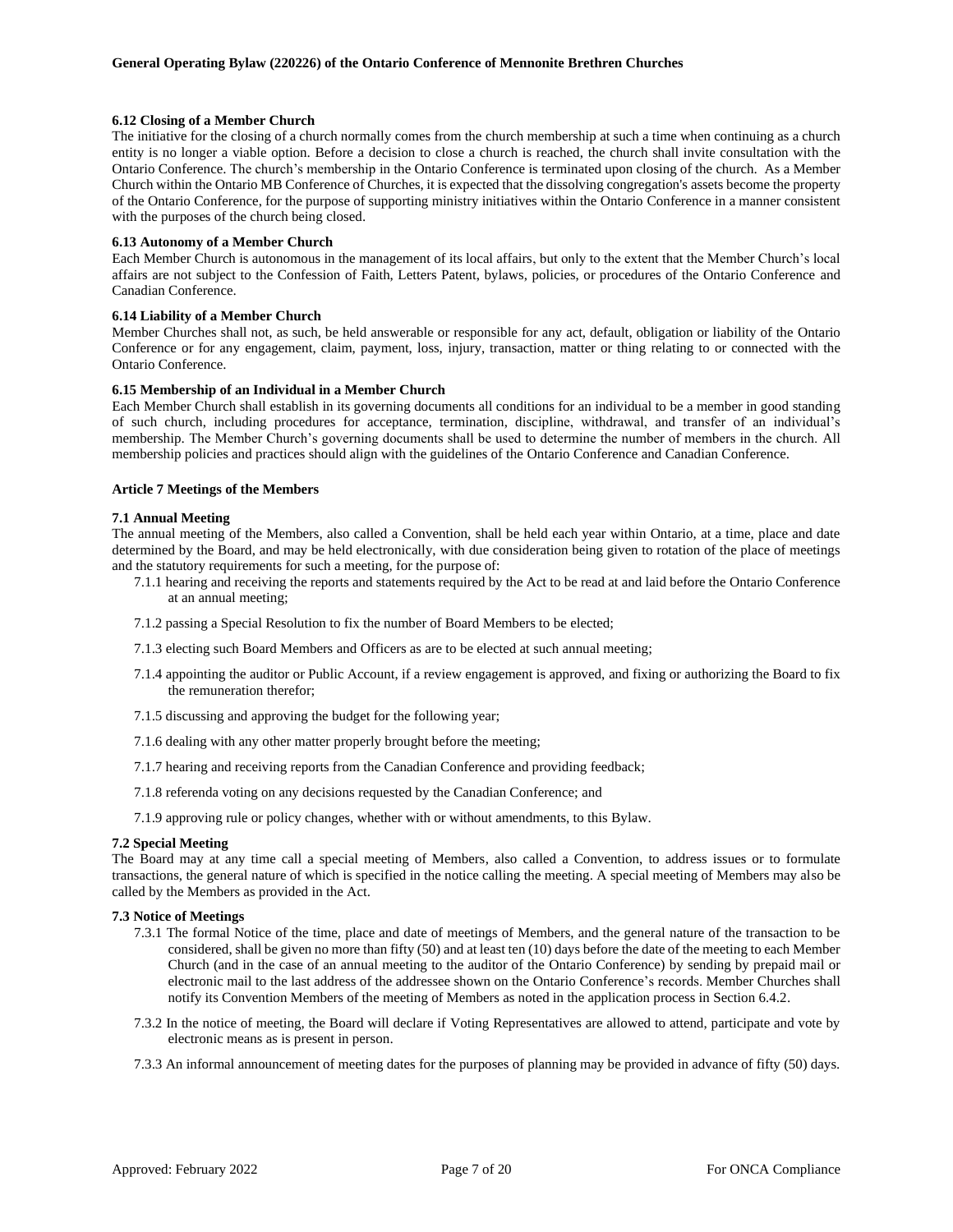### <span id="page-11-0"></span>**7.4 Quorum**

A quorum for any meeting of Members shall consist of not less than fifty (50) Voting Representatives registered at commencement thereof and present in person and/or electronically when allowed, and representing at least 50 % of Member Churches.. Thereafter the Delegates present in person and/or present electronically, shall be deemed to constitute a quorum. In the quorum calculation of Member Churches, each Voting Representative shall be deemed to represent the church where their membership is held.

### <span id="page-11-1"></span>**7.5 Voting by Members**

Unless otherwise required by the provisions of the Act or this Bylaw of the Ontario Conference, all questions proposed for consideration at a meeting of Members shall be determined by a majority of the votes cast by Voting Representatives. In the case of an equality of votes, the Chair shall not be entitled to a second or casting vote. Absentee and proxy voting are not allowed.

### <span id="page-11-2"></span>**7.6 Show of Hands**

At all meetings of Members every question shall be decided by a show of hands unless otherwise required by the Chair or requested by any Voting Representative, or required by this Bylaw. Whenever a vote by show of hands has been taken upon a question, unless a ballot is requested, a declaration by the Chair that a resolution has been carried or lost by a particular majority and an entry to that effect in the minutes of the Ontario Conference is conclusive evidence of the fact, without proof of the number or proportion of votes recorded in favour of or against the motion.

### <span id="page-11-3"></span>**7.7 Chair**

In the absence of the Chair or the Vice Chair, the Voting Representatives present at any meeting of Members shall choose another Board Member as Chair and if no Board Member is present or if all the Board Members present decline to act as Chair, the Voting Representatives present shall choose one of their number to be Chair.

### <span id="page-11-4"></span>**7.8 Parliamentary Procedure**

- 7.8.1 At least two Parliamentarians, as selected by the Board, will be approved by the Members at the start of any meeting of the Members. At least one Parliamentarian shall not be a member of the Governance committee.
- 7.8.2 The Rules of Order will be followed in any meeting of the Members. Policies relating to guest attendance at meetings shall also be maintained.

### <span id="page-11-5"></span>**7.9 Adjournments**

Any meeting of Members may be adjourned to any time and from time to time, and any transactions may be undertaken at any adjourned meeting that might have been transacted at the original meeting from which the adjournment took place. No notice is required of any adjourned meeting.

### <span id="page-11-6"></span>**7.10 Written Resolutions**

Subject to the Act, a resolution in writing, signed by all the Voting Representatives entitled to vote on that resolution at a meeting of Members or Committee of Members, is as valid as if it had been passed at a meeting of Members or Committee of Members called, constituted and held for that purpose.

### <span id="page-11-7"></span>**7.11 Member Proposals**

Any Member Church of the Ontario Conference who is in good standing and entitled to vote at a meeting of the Members may submit a proposal for consideration at the annual meeting of the Members. The proposal must be submitted to the Ontario Conference at least sixty (60) days prior to the date of the meeting and must be in compliance with the Act.

### **PART 3 – THE BOARD, OFFICERS AND COMMITTEES**

### <span id="page-11-9"></span><span id="page-11-8"></span>**Article 8 Board**

### <span id="page-11-10"></span>**8.1 Number of Board Members**

The Board shall be composed of not less than seven (7) and not more than twelve (12) Members.At a meeting of the Board held immediately prior to the annual meeting of Members, the Board shall pass a Special Resolution fixing the number of Board Members for the following year. The Special Resolution shall be confirmed at the annual meeting of Members.

#### <span id="page-11-11"></span>**8.2 Quorum**

A quorum for the transaction of business at meetings of the Board shall be not less than sixty (60) percent of the total number, as currently defined by the last resolution, of Members of the Board as currently set by the last resolution of Members.

#### <span id="page-11-12"></span>**8.3 Remuneration of Board Members**

The Board Members of the Ontario Conference shall serve without remuneration. No Board Member shall, directly or indirectly, receive any profit from their position as such, provided that a Board Member may be reimbursed reasonable expenses incurred in the performance of their duties.

#### <span id="page-11-13"></span>**8.4 The Duties of the Board**

8.4.1 The affairs of the Ontario Conference shall be governed by the Board whereby all Board Members shall comply with the Act and this Bylaw. The duties of the Board include, but are not limited to, the following: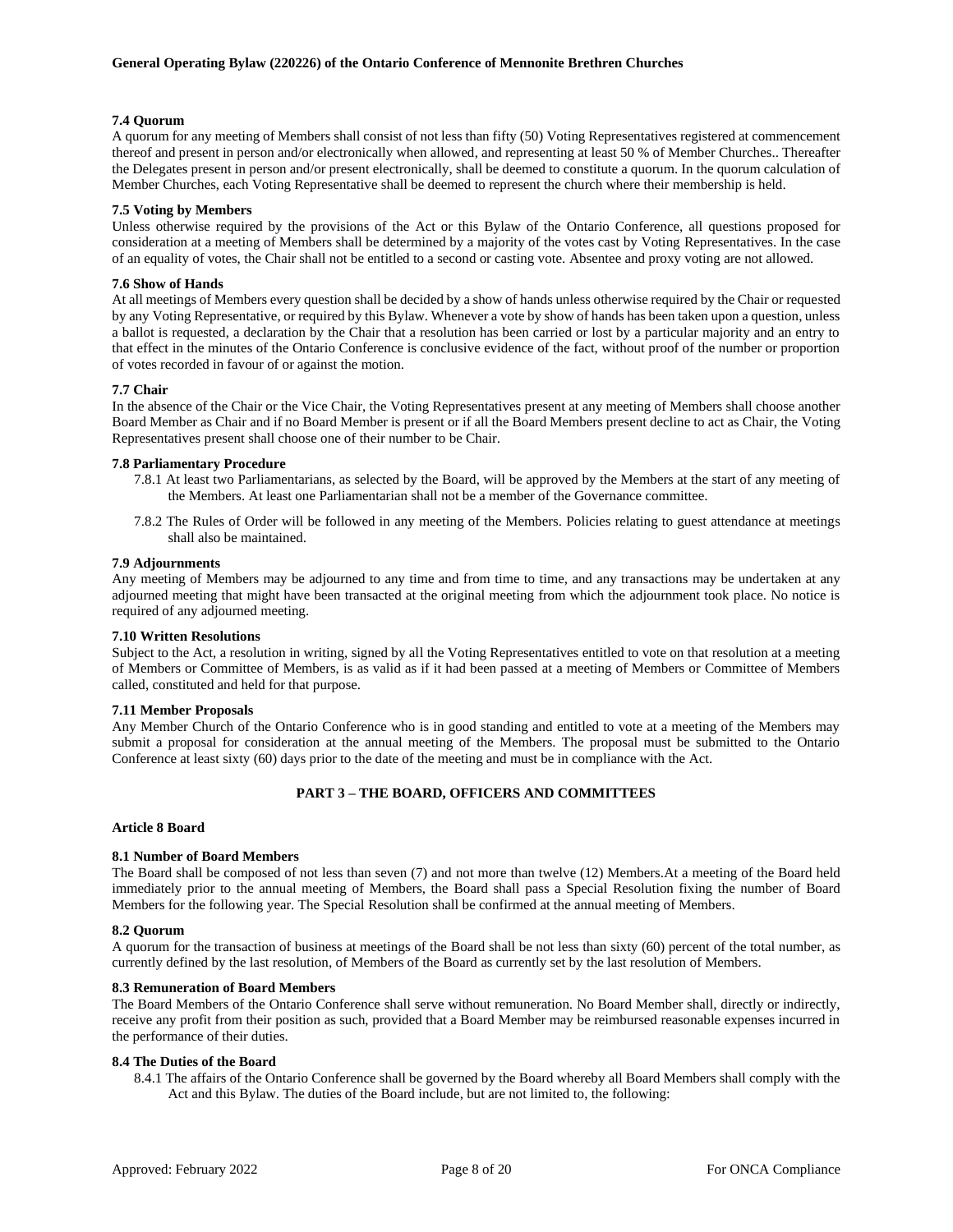- (1) hiring and overseeing of the Executive Director;
- (2) the development and approval, with or without amendment, of the strategic plan;
- (3) the development of the budget for approval by the Members;
- (4) measuring and monitoring of strategic outcomes and goals;
- (5) development of policies and guidelines; and
- (6) oversight of the health and welfare of the Member Churches.
- 8.4.2 The Board shall appoint one of its members to serve as the Ontario Moderator Representative as requested by the Executive Board of the Canadian Conference.
- 8.4.3 Board Members are delegates to the Canadian Conference's National Assembly to represent the Ontario Conference and participate in decision making as defined in the Canadian Conference Bylaw.

#### <span id="page-12-0"></span>**8.5 Responsibility for Acts**

The Board Members shall not be under any duty or responsibility in respect of any contract, act or transaction whether or not made, done or entered into in the name or on behalf of the Ontario Conference, except such as shall have been submitted to and authorized or approved by the Board.

### <span id="page-12-1"></span>**Article 9 Election of Board**

### <span id="page-12-2"></span>**9.1 Election**

Board Members shall be elected by the Voting Representatives at each annual meeting of the Ontario Conference, subject to the provisions of the Letters Patent and the Supplementary Letters Patent, for a term of two (2) years to hold office until the annual meeting held in the second year next following their election.

#### <span id="page-12-3"></span>**9.2 Tenure**

- 9.2.1 A Board member, if otherwise qualified, is eligible for election for three (3) consecutive full two-year terms, and thereafter is not eligible for re-election until a period of eleven (11) months has lapsed from the date of retirement of such Board member.
- 9.2.2 The Chair and Vice Chair are eligible for election for two (2) consecutive full two-year terms.
- 9.2.3 In the case of the Chair or Vice Chair, a person may serve a maximum of six (6) consecutive years as a Board member plus a maximum of an additional four(4) consecutive years as Chair or Vice Chair.
- 9.2.4 A Board member may serve a maximum of ten (10) consecutive years, in any combination of roles, and thereafter is not eligible for re-election until a period of eleven (11) months has lapsed from the date of retirement of such Board member.
- 9.2.5 In special circumstances, these provisions may be set aside by a two-thirds majority vote of the Voting Representatives at a meeting of the Members. Notice for applying this provision shall accompany the name of the nomination.

### <span id="page-12-4"></span>**9.3 Qualifications of Board Members**

Each Board Member shall:

- 9.3.1 be at the date of, and thereafter remain throughout the term of office, qualified by the terms of Section 6.6 to hold office;
- 9.3.2 be at least eighteen (18) years of age; and
- 9.3.3 not be an undischarged bankrupt or a mentally incompetent person. If a person ceases to qualified by the terms of this Article 9 or Article 6.5 to hold office, or becomes a bankrupt or a mentally incompetent person, the person thereupon ceases to be a Board Member, and the vacancy so created shall be filled by the Board.

### <span id="page-12-5"></span>**9.4 Nominations**

- 9.4.1 Candidates for the office of Board Member shall be proposed by the Nominating Committee in accordance with the qualifications of Section 9.3, and
- 9.4.2 The Nominating Committee, having received nominations from any Member Church in good standing, up until the closing of nominations, shall submit at an annual meeting of the Members, the names of the candidates that have been duly processed and discerned.
- 9.4.3 The Board will establish a closing date for nominations for each annual election not less than 28 days prior to the annual meeting of the Members.

#### <span id="page-12-6"></span>**9.5 Election Method**

The election of candidates shall be by ballot. To be elected, a candidate must receive at least a two-thirds (2/3) majority vote of the ballots cast by the Voting Representatives at a meeting of the Members. Where the number of affirmed candidates is greater than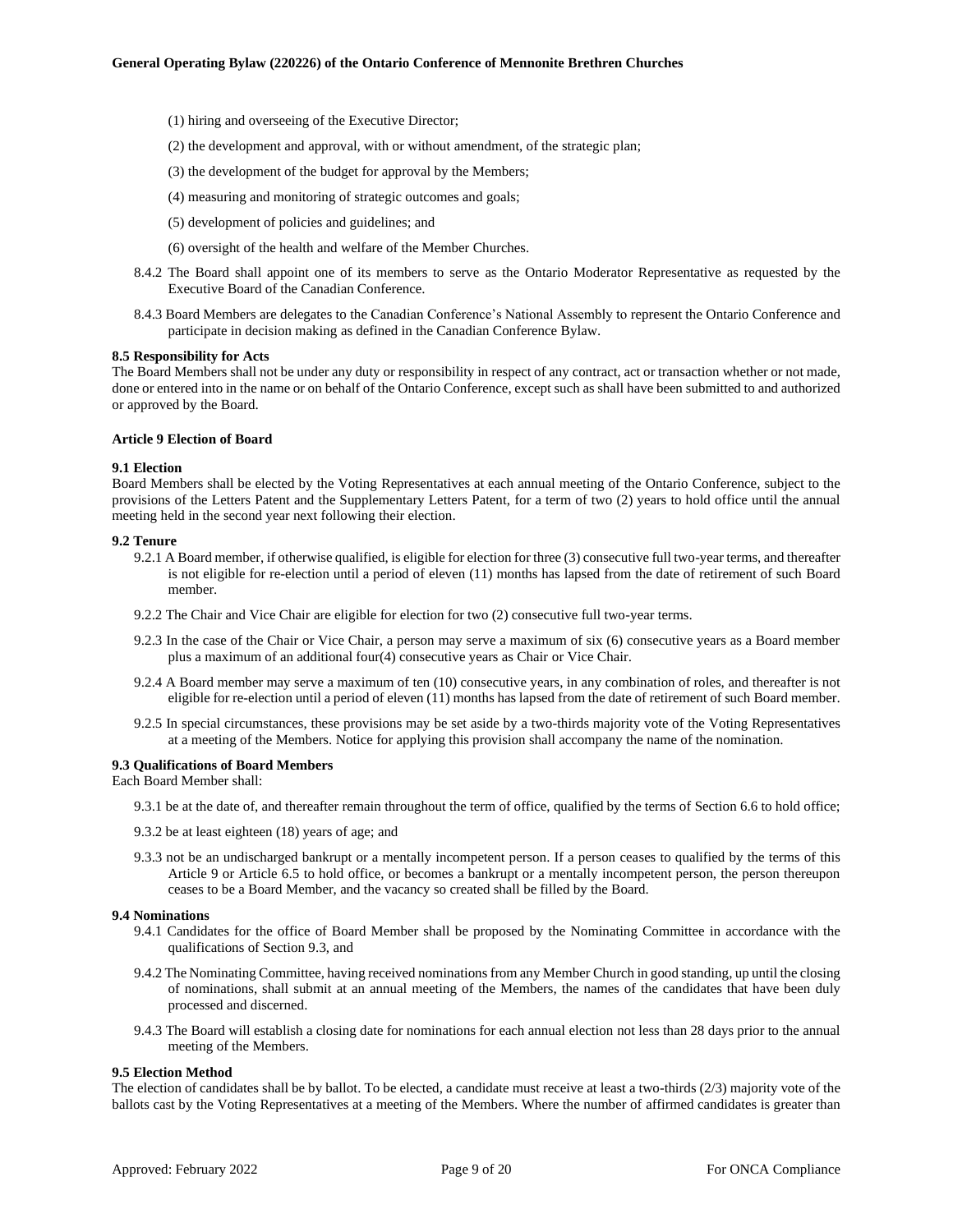the number of offices to be filled, the candidates receiving the highest number of affirming ballots will be elected to the available offices.

### <span id="page-13-0"></span>**9.6 Voting Forms**

The Board may prescribe the form of nomination paper and the form of a ballot.

### <span id="page-13-1"></span>**9.7 Removal of Board Members**

- 9.7.1 The Voting Representatives entitled to vote may, by resolution passed by at least two-thirds (2/3) of the votes cast at a special meeting of which notice specifying the intention to pass the resolution has been given, remove any Board Member before the expiration of the term of office, and may, by a two-thirds  $(2/3)$  majority of the votes cast at that meeting, elect any qualified person in the place and stead of the person removed for the remainder of the term of the removed Board Member. As described in Section 9.3 and 12.2.2, the Nominating Committee shall propose the person to fill the vacancy created.
- 9.7.2 A Board Member's term shall automatically terminate upon resignation, or death, or failure to meet the qualification set forth in Section 9.3.

### <span id="page-13-2"></span>**9.8 Vacancies**

- 9.8.1 So long as a quorum of the Board Members remains in office, a vacancy on the Board may be filled by the Board. The Board may appoint a person who meets the qualifications of a Board Member as described in Section 9.3.
- 9.8.2 If no quorum of Board Members exists, the remaining Board Members shall forthwith call a special meeting of Members to fill the vacancies on the Board.

### <span id="page-13-3"></span>**Article 10 Executive Officers**

### <span id="page-13-4"></span>**10.1 Election/appointment of Executive Officers**

- 10.1.1 There shall be a Chair, who shall also be the President of the Ontario Conference, and a member of the Board, and a Vice Chair. Both the Chair and the Vice Chair shall be elected by resolution of the Members of the Ontario Conference.
- 10.1.2 There shall be a Secretary and a Treasurer selected by the Board from within the membership of the Board.
- 10.1.3 One person may hold more than one office, except that the Chair shall not hold the office of Vice Chair.
- 10.1.4 The Executive Officers shall sit on the Executive Committee.

#### <span id="page-13-5"></span>**10.2 Chair**

10.2.1 The Chair shall, when present, preside at all meetings of the Board and at all meetings of the Ontario Conference.

- 10.2.2 The Chair shall supervise the affairs of the Board, sign all documents requiring the signature of the President, and have the other powers and duties from time to time prescribed by the Board or incident to the office.
- 10.2.3 The Chair shall also serve on an ex officio basis and without voting privileges, of all Committees of the Ontario Conference with the privilege of bringing along any other Board Member if deemed advisable by the Chair.

#### <span id="page-13-6"></span>**10.3 Vice Chair**

- 10.3.1 During the absence or inability of the Chair to act, the duties and powers of the office may be exercised by the Vice Chair. If the Vice Chair exercises any of those duties or powers, the absence or inability to act of the Chair shall be presumed with reference thereto.
- 10.3.2 The Vice Chair shall also perform the other duties from time to time prescribed by the Board or incident to the office.

### <span id="page-13-7"></span>**10.4 Secretary**

10.4.1 The Secretary shall be appointed from among the current Board members.

10.4.2 The Secretary:

- (1) shall act as Secretary of each meeting of the Ontario Conference and shall attend all meetings of the Board and shall record all resolutions, facts and minutes of those proceedings in the books kept for that purpose;
- (2) shall oversee giving all notices required to be given to Members and to Board Members;
- (3) shall be the custodian of the corporate seal of the Ontario Conference and of all books, papers, records, correspondence and documents belonging to the Ontario Conference;
- (4) shall oversee the maintenance of the register of directors, officers, and members; and
- (5) shall perform the other duties from time to time prescribed by the Board or incident to the office.
- 10.4.3 The Secretary shall provide for the annual collection and deposit in Provincial and Canadian Conference archives of the minutes of the meetings of the Ontario Conference, the Board, and all Committees, together with any related documents.
- 10.4.4 The Secretary, in consultation with the Board, may: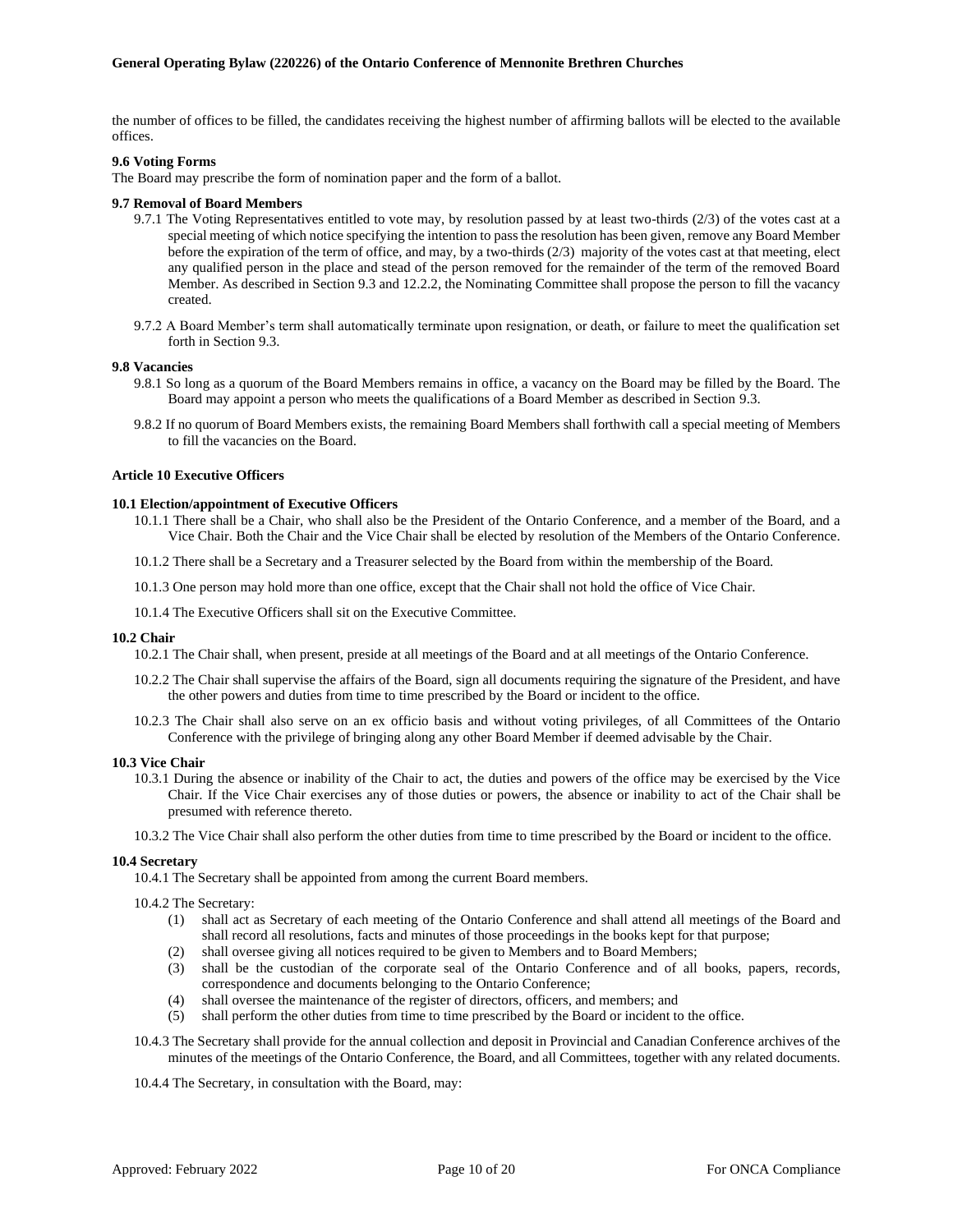- (1) Employ or obtain the voluntary services of a record keeper as deemed necessary, to be responsible, under their supervision, for the day-to-day administration of specific tasks delegated by the Secretary; and
- (2) From time to time prepare, and amend as necessary, a comprehensive job description for the record keeper.

### <span id="page-14-0"></span>**10.5 Treasurer**

10.5.1 The Treasurer shall be appointed from among the current Board members.

10.5.2 The Treasurer:

- (1) shall oversee the keeping of full and accurate accounts of all receipts and disbursements of the Ontario Conference in proper books of account;
- (2) shall oversee the deposit all moneys or other valuable effects in the name and to the credit of the Ontario Conference in the bank or banks from time to time designated by the Board;
- (3) shall oversee the disbursement of the funds of the Ontario Conference under the direction of the Board, taking proper vouchers therefor;
- (4) shall render to the Board, whenever required, an account of all transactions as Treasurer and of the financial position of the Ontario Conference; and
- (5) shall cooperate with the auditors of the Ontario Conference during any audit of the accounts of the Ontario Conference.
- 10.5.3 The Treasurer shall perform the other duties from time to time prescribed by the Board or incident to the office, including the following:
	- (1) Invest surplus funds, establish reserve funds and secure loans, mortgages and lines of credit when necessary to maintain the cash flow of the Ontario Conference and retire such debts as expeditiously as possible; and
	- (2) Submit quarterly financial statements, as required by the Act, to the Board as requested.
- 10.5.4 The Treasurer, in consultation with the Board, shall:
	- (1) Employ or obtain the services of a bookkeeper as deemed necessary, to be responsible, under their supervision, for the day-to-day administration of the central treasury of the Ontario Conference; and
	- (2) From time to time prepare, and amend as necessary, a comprehensive job description for the bookkeeper.

### <span id="page-14-1"></span>**10.6 Executive Director**

The Executive Director, as described in Section 15.1, shall be an officer of the Ontario Conference.

### <span id="page-14-2"></span>**10.7 Other Officers**

The Board may appoint other officers, including without limitation, or agents with such titles as the Board may prescribe from time to time and as it considers necessary and all officers shall have the authority and perform the duties from time to time prescribed by the Board. The Board may also remove at its pleasure any such officer or agent of the Ontario Conference. The duties of all other officers of the Ontario Conference appointed by the Board shall be such as the terms of their engagement call for or the Board prescribes.

### <span id="page-14-3"></span>**Article 11 Meetings of the Board**

The Board shall meet at least three (3) times a year. Meetings of the Board may be called by the Chair, Vice Chair, Secretary or any two (2) Board Members.

### <span id="page-14-4"></span>**11.1 Notice of Meetings**

- 11.1.1 Subject to the provisions of Article 22, notice of Board meetings shall be delivered, emailed, faxed or telephoned to each Board Member not less than two (2) days before the meeting is to take place. The statutory declaration of the Secretary or Chair that notice has been given pursuant to this Bylaw shall be sufficient and conclusive evidence of the giving of such notice. No formal notice of a meeting is necessary if all the Board Members are present or if those absent have signified their consent to the meeting being held without notice and in their absence.
- 11.1.2 The Board may appoint one or more days in each year for regular meetings of the Board at a place and time named; no further notice of the regular meetings need be given.
- 11.1.3 The Board shall hold a meeting within thirty (30) days following the annual meeting of the Ontario Conference for the purpose of organization, the election and appointment of Officers and Committees, and any transactions considered necessary.

### <span id="page-14-5"></span>**11.2 Meetings by Electronic Conference**

11.2.1 If all persons who are members of the Board or a Committee (as the case requires) consent thereto generally or in respect of a particular meeting and each has adequate access, such persons may participate in a meeting of the Board or Committee by means of such conference telephone or other communications facilities as permit all persons participating in the meeting to hear each other, and a person participating in such a meeting by such means is deemed to be present at the meeting.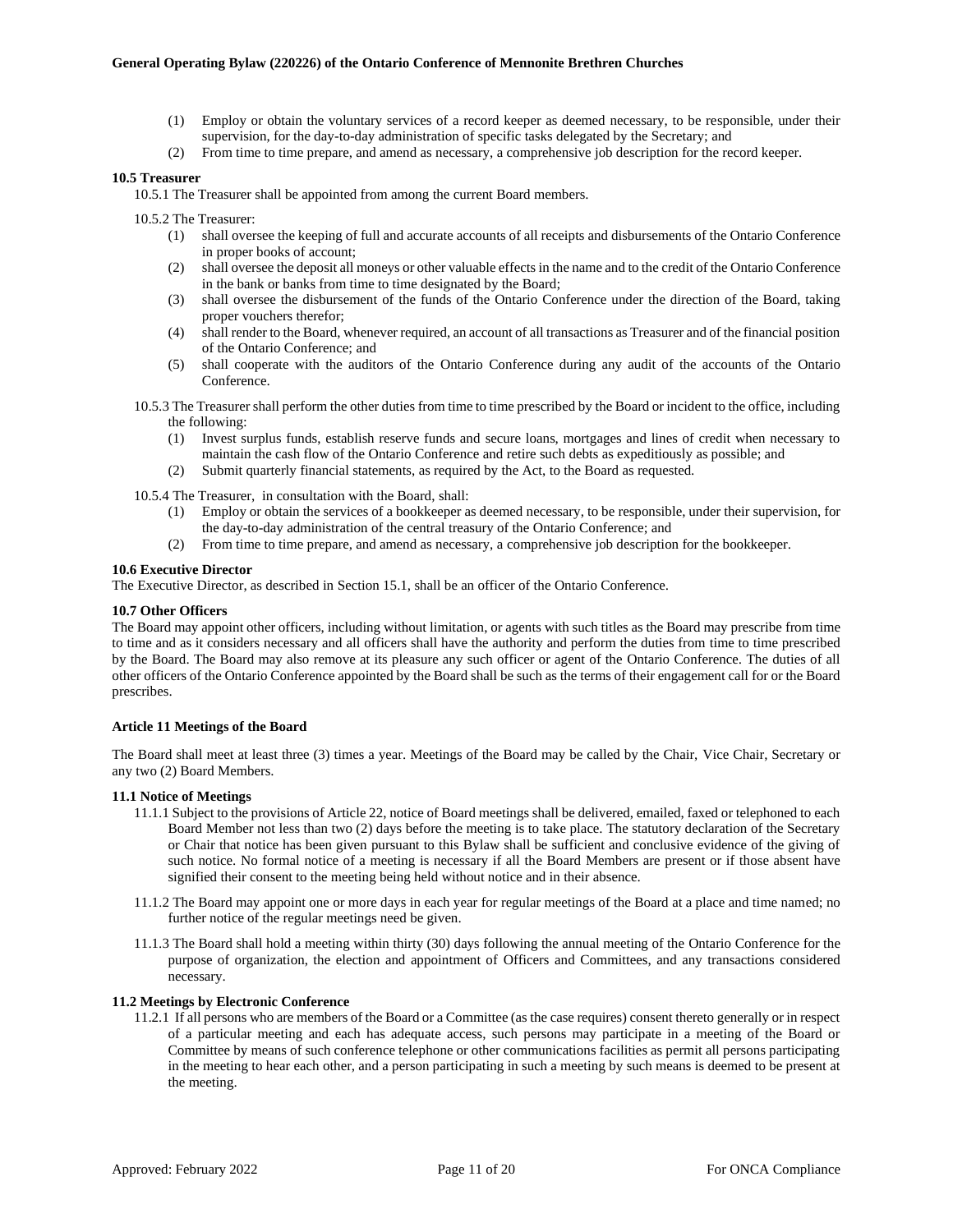11.2.2 Provided that at the outset of each such meeting, and whenever votes are required, the Chair of the meeting shall call roll to establish quorum, and shall, whenever not satisfied that the proceedings of the meeting may proceed with adequate security and confidentiality, unless a majority of the persons present at such meeting otherwise require, adjourn the meeting to a set date, time and place.

#### <span id="page-15-0"></span>**11.3 Voting**

Prior to calling a vote, the Board shall prayerfully discern God's will and seek consensus among its members wherever possible.

- 11.3.1 Where consensus is not possible, questions arising at any meeting of the Board shall be decided by a majority vote.
- 11.3.2 In the case of an equality of votes, the Chair shall be entitled to a second or casting vote.
- 11.3.3 At all meetings of the Board, every question shall be decided by a show of hands unless a poll on the question is required by the Chair or is requested by any Board Member.
- 11.3.4 A declaration by the Chair that a resolution has been carried and an entry to that effect in the minutes is conclusive evidence of the fact without proof of the number or proportion of votes recorded in favour of or against the resolution.

#### <span id="page-15-1"></span>**11.4 Absence from Meetings**

If a Board Member misses more than two (2) consecutive meetings, the Secretary shall contact the Board Member and request an explanation for the absence and confirm the member's commitment to continue to serve on the Board and to attend the next meeting.

#### <span id="page-15-2"></span>**11.5 Written Resolutions**

Subject to the Act, a resolution in writing, signed by all Board Members entitled to vote on that resolution at a meeting of the Board, is as valid as if it had been passed at a meeting of the Board constituted and held for that purpose.

### <span id="page-15-3"></span>**Article 12 Committees**

The Ontario Conference shall have Standing Committees and may create Ad Hoc Committees as needed. At its first meeting after each annual meeting, the Board shall reaffirm, elect or appoint the members to all Committees with the exception of the Nominating Committee. The Ontario Conference shall keep a copy of the minutes and resolutions of all Committees as required by the Act.

### <span id="page-15-4"></span>**12.1 Executive Committee**

### <span id="page-15-5"></span>**12.1.1 Composition**

The Executive Committee shall consist of the Chair, the Vice Chair, the Secretary and the Treasurer of the Board, as well as the Executive Director. The Board may fill vacancies in the Executive Committee by election from among its members. If and whenever a vacancy shall exist in the Executive Committee, the remaining Members may exercise all its powers so long as a quorum remains in office.

### <span id="page-15-6"></span>**12.1.2 Powers**

During the intervals between the meetings of the Board, the Executive Committee shall possess and may exercise all the powers of the Board in its functions in governance in such manner as the Executive Committee shall deem to be in the best interest of the Ontario Conference in all cases in which specific direction shall not have been given by the Board.

### <span id="page-15-7"></span>**12.1.3 Limitation of Actions**

Any action by the Executive Committee shall be reported to the Board at the next meeting of the Board succeeding such action and shall be subject to revision or alteration by the Board; provided that no actual rights of any third party shall be affected by such revision or alteration.

#### <span id="page-15-8"></span>**12.1.4 Quorum and Rules for Meetings**

The Executive Committee shall fix its own rules of procedure and shall meet where and as provided by such rules or by resolution of the Board, but in every case the presence of a majority shall constitute a quorum. Each Board Member shall be entitled to speak but not to vote at any meeting of the Executive Committee at which the Board Member is present. No Board Member who has not been elected to the Executive Committee shall be entitled to notice of any meeting of the Executive Committee, and the presence of such Board Member shall not be included for the purpose of calculating a quorum.

### <span id="page-15-9"></span>**12.2 Nominating Committee**

### <span id="page-15-10"></span>**12.2.1 Composition**

The Nominating Committee shall consist of at least three (3) members who shall be elected at the annual meeting of Members and who are not at the same time Board Members. The Nominating Committee shall have power to fix its quorum at not less than a majority of its voting members, and to regulate its procedure. The Executive Director is a non-voting member of the Nominating Committee as described in Section 15.1.5. The Chair of the Board is also an ex officio non-voting member of the Nominating Committee as described in Section 10.2.3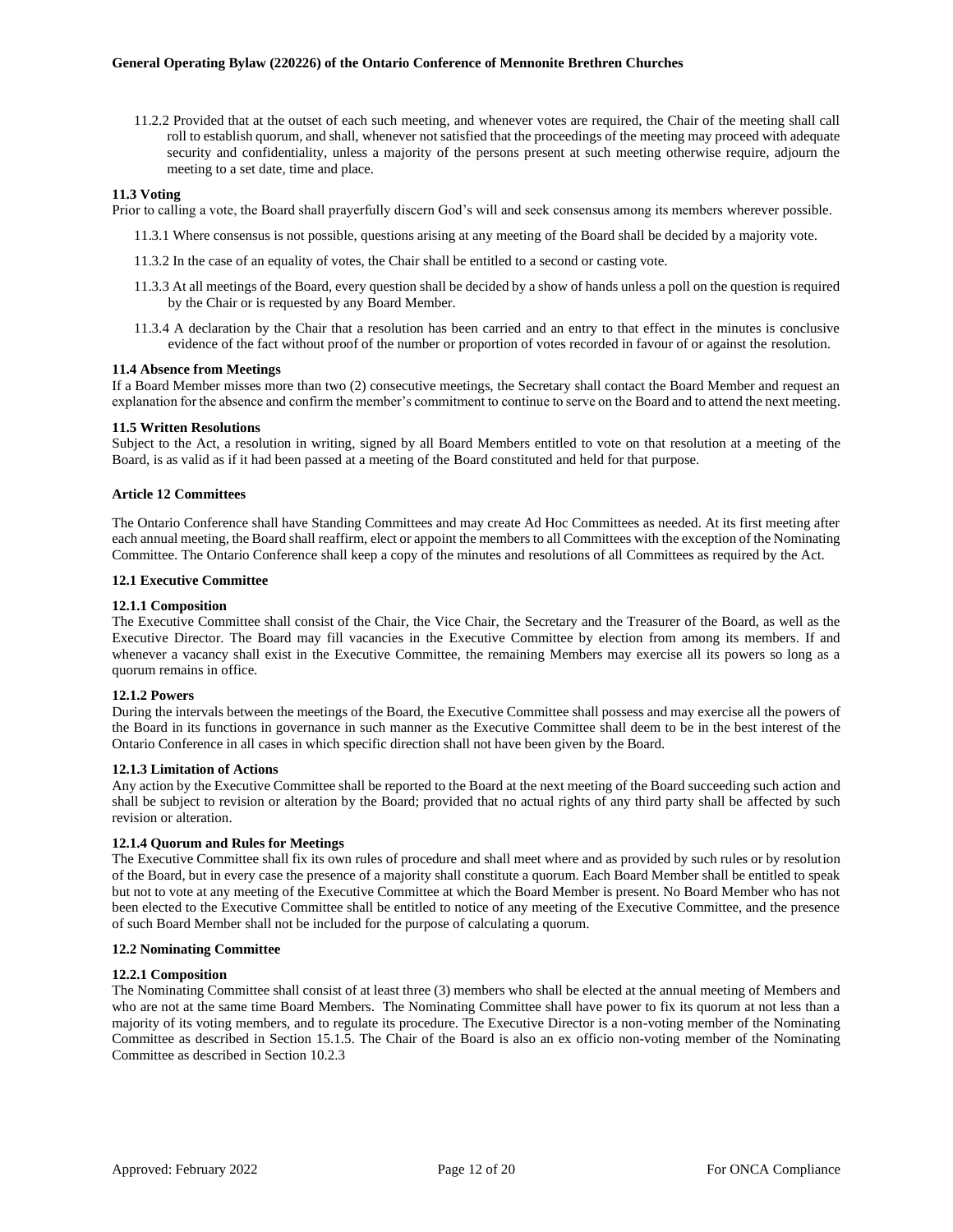### <span id="page-16-0"></span>**12.2.2 Duties**

Nominating Committee discerns qualifying nominees for all elected roles by exercising the qualifications process and documentation established by the Nominating Committee and approved by the Board. The Nominating Committee shall:

- (1) receive nominations from members of Member Churches;
- (2) discern suitable candidates, to match the upcoming vacancies, considering specific needs as communicated by the Board for building a healthy and balanced Board; and
- (3) present the names of those discerned as qualifying nominees to the annual meeting of Members to fill vacancies on the Board, including the election of the Chair and the Vice Chair and for the election of the Nominating Committee.

#### <span id="page-16-1"></span>**12.2.3 Limitations**

The Nominating Committee is accountable to the Ontario Conference at the annual meeting of Members. It shall function as a Committee of the Ontario Conference in cooperation with and under the general supervision of the Board.

### <span id="page-16-2"></span>**12.3 Finance Review Committee**

### <span id="page-16-3"></span>**12.3.1 Composition**

The Finance Review Committee shall consist of no fewer than two Board Members including the Treasurer.

### <span id="page-16-4"></span>**12.3.2 Meetings**

Until otherwise ordered by the Board, the Finance Review Committee shall meet at least twice annually.

### <span id="page-16-5"></span>**12.3.3 Duties**

The Finance Review Committee shall assist the Board in fulfilling its financial requirements under the Act, plan and review the annual audit with the external auditor, negotiate the remuneration to be paid to the external auditor for the ensuing year, and report to the Board on the audit, and any management or audit comments by the external auditor, when the audited financial statements are presented.

If the Ontario Conference qualifies to use a review engagement and the Members have voted to use a review engagement, then the Finance Review Committee shall plan and review the review engagement with the Public Accountant, negotiate the remuneration to be paid to the Public Accountant for the ensuing year, and report to the Board on the review engagement, and any management or comments by the Public Accountant, when the financial statements are presented.

### <span id="page-16-6"></span>**12.4 Provincial Faith and Life Team**

### <span id="page-16-7"></span>**12.4.1 Composition**

The Provincial Faith and Life Team shall be composed of a minimum of four (4) and the maximum will be set by the boardin addition to the Executive Director. A minimum of three (3) of the committee membership shall be pastors, associate pastors or chaplains serving in the Member Churches in good standing .

#### <span id="page-16-8"></span>**12.4.2 Meetings**

The Provincial Faith and Life Team shall meet a minimum of three (3) times per year in order to perform its duties.

#### <span id="page-16-9"></span>**12.4.3 The Mandate**

- (1) It shall initiate, study and recommend any matters of faith and life related to the issues of ministry and church life in the Ontario Conference or to the relationship of the Ontario Conference to broader issues in society at large.
- (2) It shall maintain the centrality of the Confession of Faith and shall interpret and apply it to all Ontario Conference ministries and programs in a manner consistent with interpretations and practices of the Canadian Conference of Mennonite Brethren Churches and the National Faith and Life Team.
- (3) It shall administer the processes for both credentialing and de-credentialing individuals for Christian ministry who serve the Member Churches of the Ontario Conference, or who serve in other similar leadership and spiritual functions.
- (4) It shall maintain the registry with the Ontario office regarding the licensed ministers of the Ontario Conference.
- (5) It shall give guidance to Member Churches, Associate Churches, and any other organizations using the Confession of Faith in matters of faith and doctrine.
- (6) It shall appoint one of its Committee members to serve on the National Faith and Life Team of the Canadian Conference.
- (7) It shall assist the Board in discerning new congregations applying for membership in the Ontario Conference.
- (8) It shall assist the Board in matters of the suspension, revocation or reinstatement of a Member Church as described in Section 6.8 and 6.10.
- (9) It shall interview individuals to determine their standing as described in Section 6.6.4.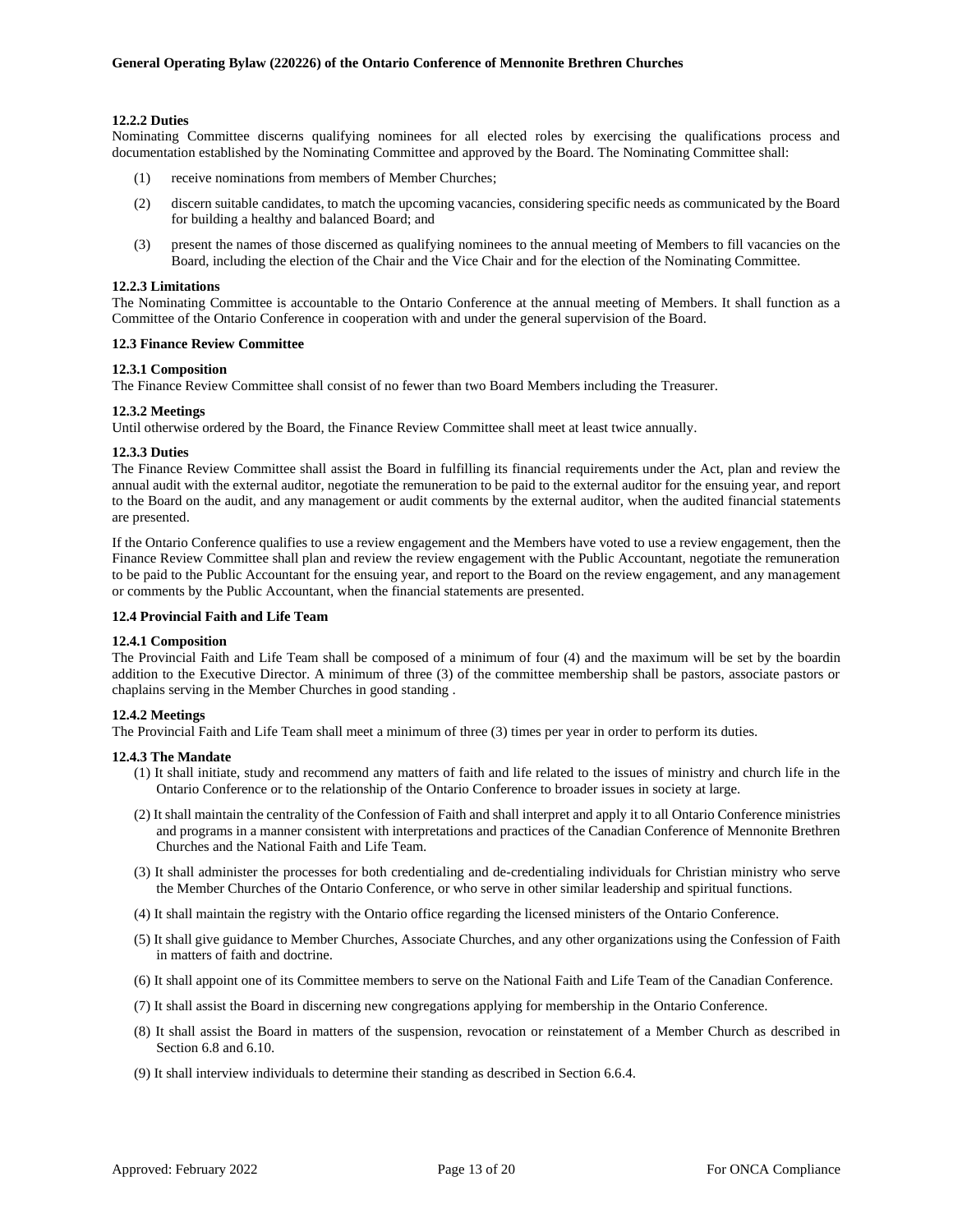### <span id="page-17-0"></span>**12.5 Governance Committee**

#### <span id="page-17-1"></span>**12.5.1 Composition**

This Committee shall be appointed annually by the Board and shall consist of no fewer than two (2) Board Members. The Committee may add other members from among the individuals from Member Churches of the Ontario Conference who are qualified to hold office as described in Section 6.6.

#### <span id="page-17-2"></span>**12.5.2 Duties**

(1) The Governance Committee shall assist the Board with reviewing and amending as needed the Letters Patent and this Bylaw, before the Board recommends adoption at a Members Meeting.

(2) The committee shall assist in drafting various rules and policies of the Board as part of maintaining the Governance Manual.

(3) As requested by the Board, members of the Committee shall also serve as Parliamentarians in Board meetings.

(4) The Committee shall identify and recommend to the Board possible Parliamentarians for meetings of the Members as defined in Section 7.8.

(5) The Committee shall oversee and maintain the Rules of Order for meetings of the Members as defined in Section 7.8.2. to be approved by the Members when amended;

(6) The Committee shall perform such other duties as directed by the Board from time to time.

### <span id="page-17-3"></span>**12.6 Other Committees**

There may be such Ad Hoc Committees and for such purpose as the Board may determine from time to time by resolution.

### <span id="page-17-4"></span>**12.6.1 Composition**

The Board shall set the composition of each of the Ad Hoc Committees. At least one member of the Board and the Executive Director must serve on the Ad Hoc Committee in accordance with Section 12.7.2.

### <span id="page-17-5"></span>**12.6.2 Mandate**

The Board shall set the terms of reference of each of the Ad Hoc Committees in accordance with Section 12.7 and including any powers delegated to it within the limitations of the Act.

### <span id="page-17-6"></span>**12.6.3 Termination**

The existence of each such Ad Hoc Committee shall be terminated automatically upon:

- (1) the delivery of its final report; or
- (2) the completion of its assigned task; or

(3) a resolution to that effect of the Board; whichever first occurs.

### <span id="page-17-7"></span>**12.7 Rules Governing Committees**

All committees have the general responsibility to assist the Board and the Executive Director to fulfil the mission as established in the Ontario Conference's organizational objects in its Letters Patent. Except as otherwise provided by this Bylaw, all Committees are subject to the following:

- 12.7.1 the Chair and members shall be appointed by the Board, from among the individuals from the Ontario Conference who are qualified to hold office as described in Section 6.6 and who meet the qualifications required to serve on the Committee as set forth by the Board;
- 12.7.2 with the exception of the Nominating Committee, at least one member of Board shall be appointed to serve on each Committee along with the Executive Director in accordance with Section 15.1.5 and the Board Chair in accordance with Section 10.2.3;
- 12.7.3 a member of a Committee shall serve for a term ending at the annual meeting of Members following appointment, and is eligible for reappointment but shall not serve for more than 6 consecutive years on the same Committee and thereafter is not eligible for re-appointment until a period of eleven (11) months has lapsed;
- 12.7.4 each Committee shall meet at least annually, and more frequently at the will of its chair or as required by its terms of reference, and as requested by the Board;
- 12.7.5 each Committee shall be responsible to, and report after each meeting to the Board;
- 12.7.6 each Committee shall keep minutes of its meetings in which shall be recorded all action taken by it, and these minutes shall be forwarded to the Board for record keeping;
- 12.7.7 subject to any rules and policies established by Board, each Committee may establish its own rules of procedure and may appoint subcommittees; and
- 12.7.8 the Board may, by passing a resolution, remove a member from a Committee.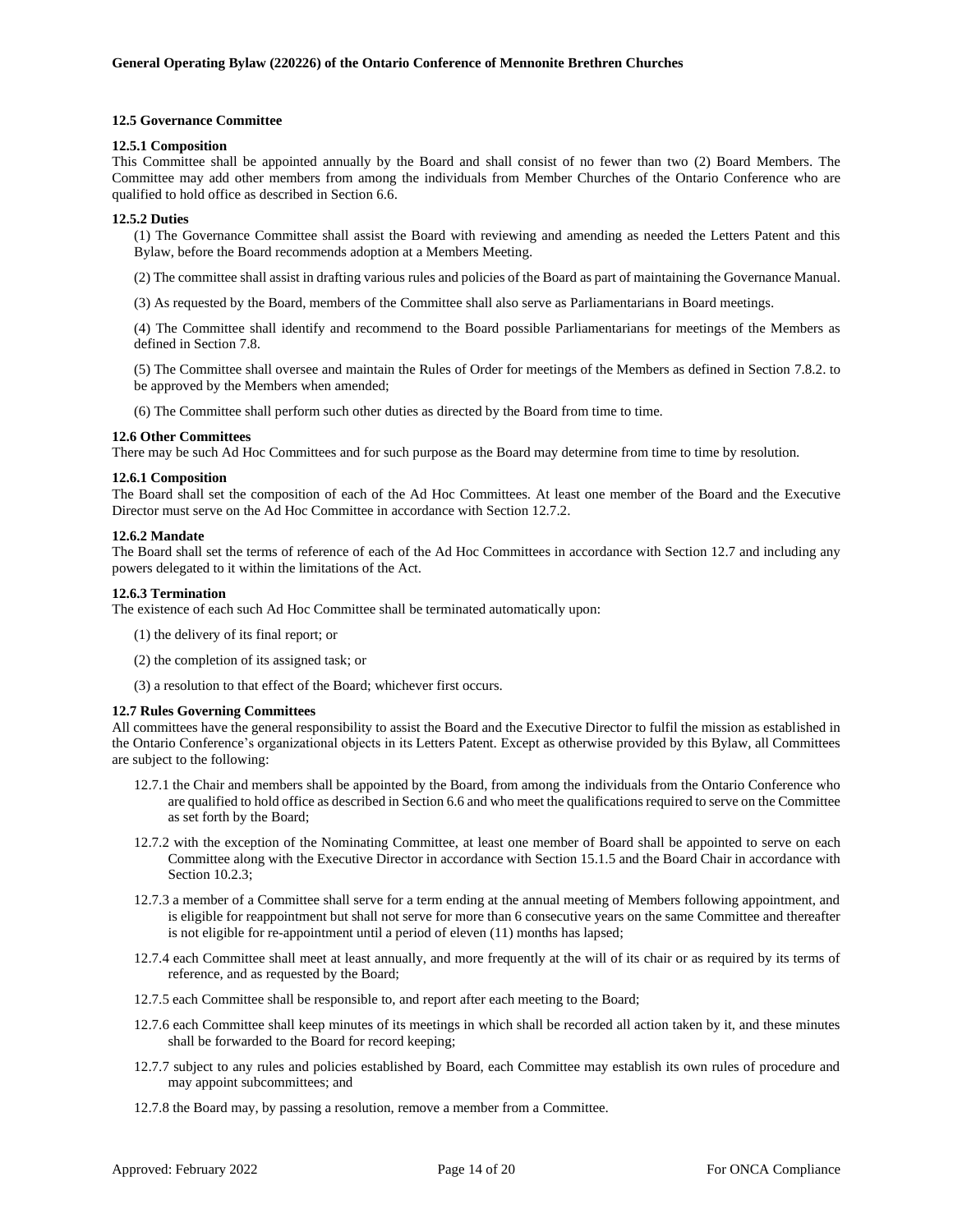### <span id="page-18-0"></span>**Article 13 Protection of Board Members and Officers**

#### <span id="page-18-1"></span>**13.1 Board Members and Officers Liability Exclusion**

Absent the failure to act honestly and in good faith in the performance of the duties of office, and save as may be otherwise provided in any legislation or law, no present or past Board Member or officer of the Ontario Conference shall be personally liable for any loss or damage or expense to the Ontario Conference arising out of the acts (including willful, negligent and accidental conduct), receipts, neglects, omissions or defaults of any other Board Member or officer or employee, servant, agent, volunteer or independent contractor arising from any of the following:

- 13.1.1 insufficiency or deficiency of title to any property acquired by the Ontario Conference or for or on behalf of the Ontario Conference;
- 13.1.2 insufficiency or deficiency of any security in or upon which any of the monies of or belonging to the Ontario Conference shall be placed out or invested;
- 13.1.3 loss or damage arising from the bankruptcy or insolvency of any person including any person with whom or which any monies, securities or effects shall be lodged or deposited;
- 13.1.4 loss, conversion, misapplication or misappropriation of or any damage resulting from any dealings with monies, securities or other assets belonging to the Ontario Conference;
- 13.1.5 loss, damage or misfortune whatever which may happen in the execution of the duties of the Board Member's or officer's respective office or trust or in relation thereto; and
- 13.1.6 loss, damage, arising from any wilful act, assault, act of negligence, breach of fiduciary or other duty or failure to render aid of any sort.

#### <span id="page-18-2"></span>**13.2 Pre-Indemnity Considerations**

Before giving approval to the indemnities provided in Section 13.3 herein, or purchasing insurance provided in Section 13.4 herein, the Board shall consider:

13.2.1 the degree of risk to which the Board Member or officer is or may be exposed;

- 13.2.2 whether, in practice, the risk cannot be eliminated or significantly reduced by means other than the indemnity or insurance;
- 13.2.3 whether the amount or cost of the insurance is reasonable in relation to the risk;
- 13.2.4 whether the cost of the insurance is reasonable in relation to the revenue available; and
- 13.2.5 whether it advances the administration and management of the property to give the indemnity or purchase the insurance.

#### <span id="page-18-3"></span>**13.3 Indemnification of Board Members, Officers and Others**

13.3.1 Every person, (including their respective heirs, executors and administrators, estate, successors and assigns) who:

- (1) is a Board Member; or,
- (2) is an officer of the Ontario Conference; or
- (3) is a member of a Committee; or
- (4) has undertaken, or, with the direction of the Board is about to undertake, any liability on behalf of the Ontario Conference or any Corporation controlled by the Ontario Conference, whether in their personal capacity or as an Officer or Board Member or employee or volunteer of the Ontario Conference;

shall, upon approval of the Board from time to time, be indemnified and saved harmless out of the funds of the Ontario Conference, from and against costs, charges and expenses which such person sustains or incurs:

- (1) in or in relation to any demand, action, suit or proceeding which is brought, commenced or prosecuted against them in respect of any act, deed, matter or thing whatsoever, made, done or permitted or not permitted by them, in or in relation to the execution of the duties of such office or in respect of any such liability; or,
- (2) in relation to the affairs of the Ontario Conference generally, save and except that such costs, charges or expenses are occasioned by their own failure to act honestly and in good faith in the performance of the duties of office, or by other willful neglect or default.
- 13.3.2 The Ontario Conference shall also, upon approval by the Board from time to time, indemnify any such person in such other circumstances as any legislation or laws permit or require. Nothing in this Bylaw shall limit the right of any person entitled to indemnity to claim indemnity apart from the provisions of this Bylaw to the extent permitted by any legislation or law.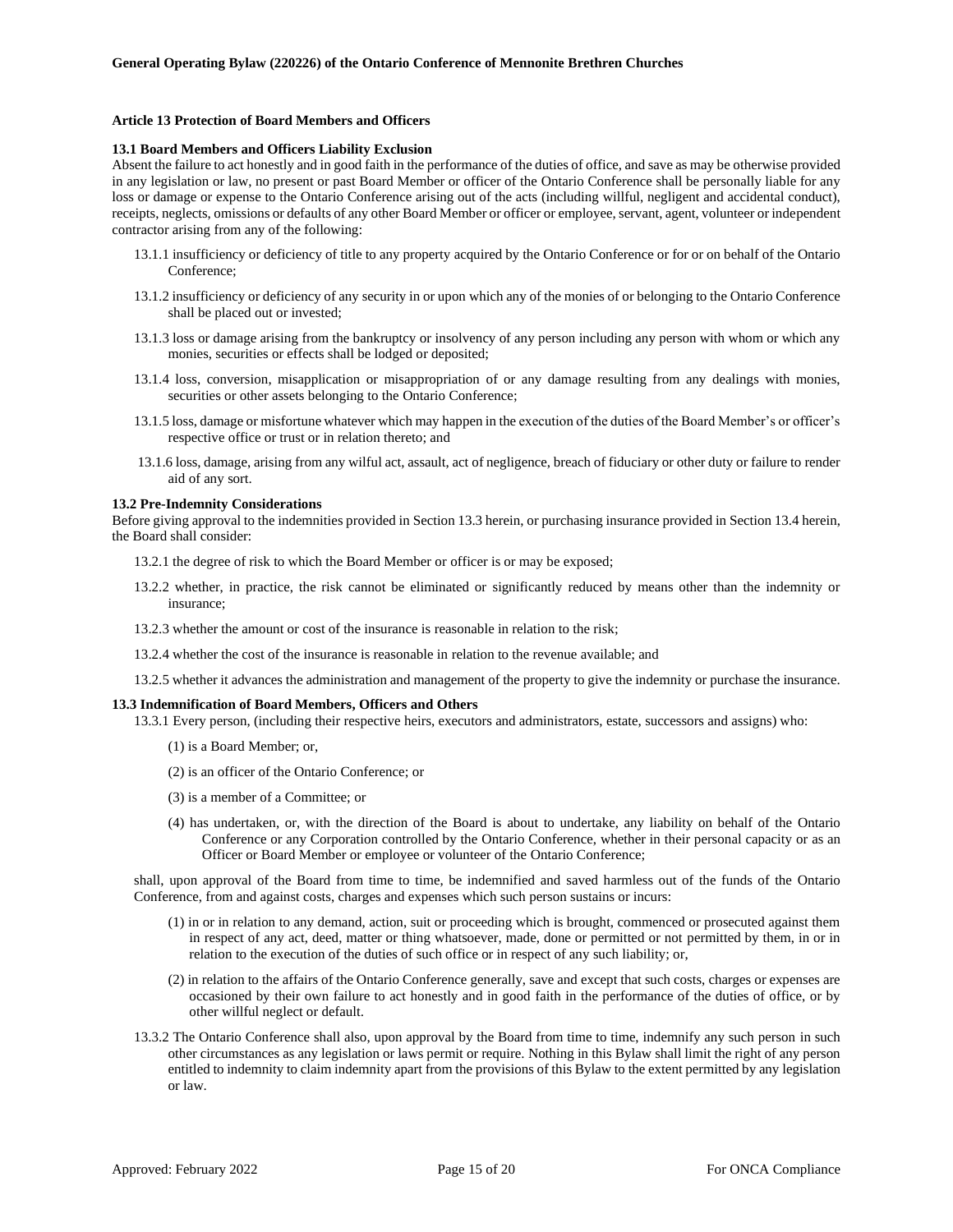### <span id="page-19-0"></span>**13.4 Insurance**

- 13.4.1 The Ontario Conference shall purchase and maintain appropriate liability insurance which shall provide coverage for each person acting or having previously acted in the capacity of a Board Member, officer or such other capacity on behalf of the Ontario Conference, which insurance shall include:
	- (1) comprehensive general liability insurance;
	- (2) directors and officers insurance; and,
	- (3) such other insurance as may be recommended from time to time by the insurance broker retained by the Ontario Conference to advise it and procure coverage on its behalf,
	- (4) specifying coverage amounts of a minimum of \$5 Million per claim/\$10 Million in the aggregate.
- 13.4.2 No coverage shall be provided for any liability relating to a failure to act honestly and in good faith with a view to the best interests of the Ontario Conference.
- 13.4.3 It shall be the obligation of those seeking insurance coverage or indemnity from the Ontario Conference to cooperate fully with the Ontario Conference in the defence of any demand, claim or suit made against it, and to make no admission of responsibility or liability to any third party without the prior agreement of the Ontario Conference.

### <span id="page-19-1"></span>**Article 14 Conflict of Interest and Dispute Resolution Policies**

- 14.1 The Board shall establish and maintain a comprehensive conflict of interest policy, in accordance with the Act, and shall maintain a record of an annual review and an annual commitment from each Board Member, Officer and Committee Member declaring any potential conflicts or the absence of such.
- 14.2 The Board shall establish and maintain a dispute resolution policy in the event that a dispute or controversy among Members, Board Members, Officers, Committee members or staff of the Ontario Conference arises.

## <span id="page-19-2"></span>**PART 4 – STAFF AND AGENCIES**

### <span id="page-19-3"></span>**Article 15 Conference Employees and Representatives**

### <span id="page-19-4"></span>**15.1 Executive Director**

- 15.1.1 The Board shall employ an Executive Director, who shall be answerable only to the Board.
- 15.1.2 The Executive Director will be in charge of the management and have the general supervision of the affairs of the Ontario Conference, other than the internal affairs of the separately incorporated agencies. The terms of engagement and specific duties of the Executive Director shall be determined by the Board.
- 15.1.3 The Executive Director shall represent the interests of the Ontario Conference in its relations to fraternal bodies and serve generally in the area of public relations.
- 15.1.4 The Executive Director shall receive notice of all meetings of the Board and shall have the right, unless otherwise directed by the Board, to attend and to speak to any issue placed before the Board but shall not be a member of the Board and shall not have the right to vote.
- 15.1.5 The Executive Director shall receive notice of all meetings of all Committees and shall have the right to attend and to speak to any issue placed before the Committees. The Executive Director shall be a member of each Committee with the right to vote except the Executive Director shall not have the right to vote at the Nominating Committee. The Executive Director may appoint a designate for Committee work.
- 15.1.6 The Executive Director shall oversee the other employees of the Ontario Conference unless an employee's job description states otherwise.
- 15.1.7 The Executive Director shall serve as an Officer of the Ontario Conference.

#### <span id="page-19-5"></span>**15.2 Other Employees**

- 15.2.1 With the recommendation of the Executive Director, the Board may engage additional employees to fulfil ministry or administrative functions on behalf of the Ontario Conference.
- 15.2.2 The terms of engagement and the specific duties of such employees shall be determined by the Executive Director.

### <span id="page-19-6"></span>**15.3 Representatives**

With the recommendation of the Executive Director, the Board may at any time appoint representatives either ad hoc or permanent for such purposes and with such powers as the Board may determine to carry out the operations of the Ontario Conference and assist with the work of a particular ministry or to address a particular function.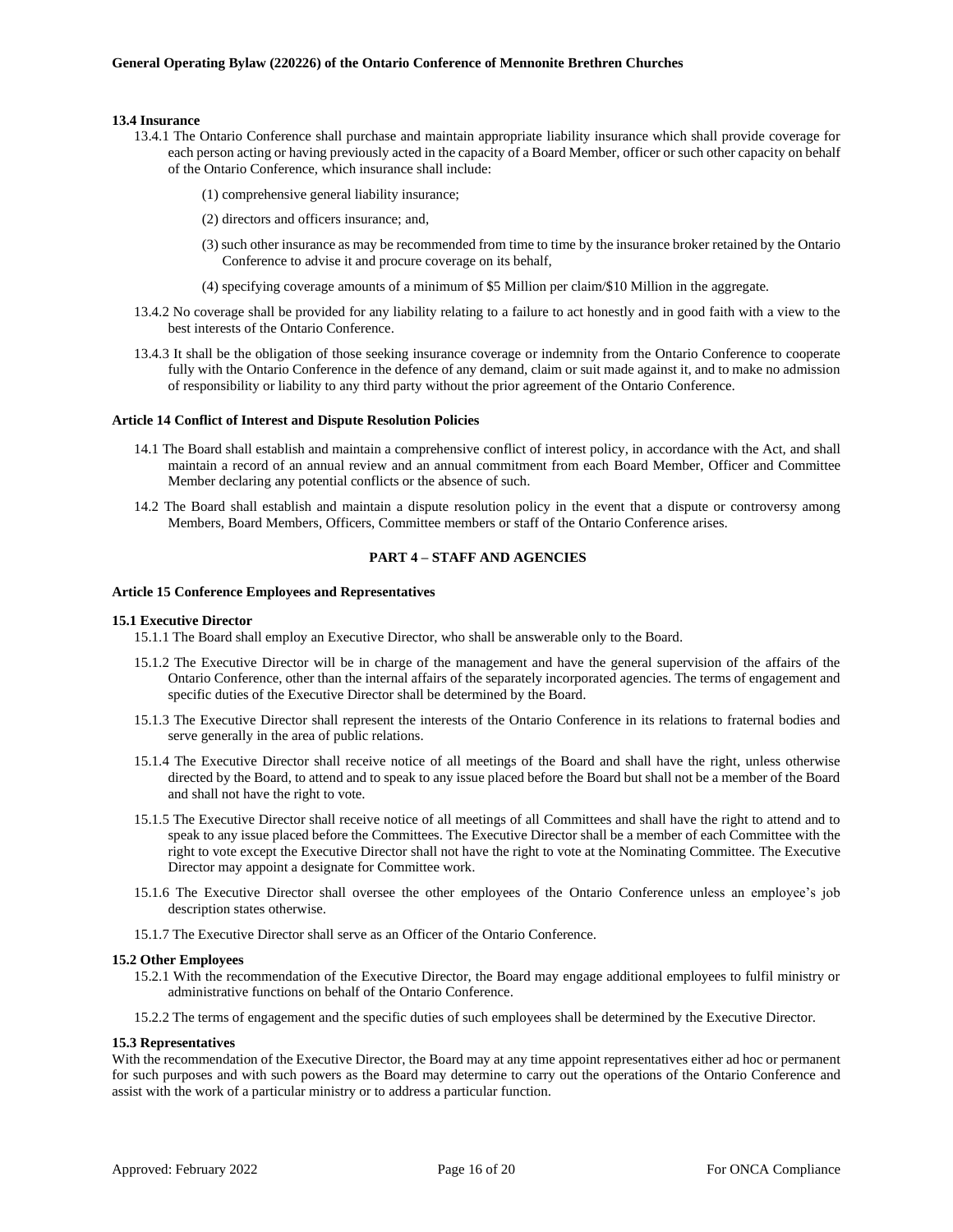### <span id="page-20-0"></span>**Article 16 Ontario Conference Associations**

### <span id="page-20-1"></span>**16.1 Separately Incorporated Agencies**

The Ontario Conference from time to time may organize a particular ministry under a separately constituted entity. Such ministries will be governed by their own constating documents and their own board of directors elected by the Ontario Conference according to the rules established in their respective constating documents. Such ministries shall maintain the centrality of the Confession of Faith and shall interpret and apply it to all activities and programs in a manner consistent with interpretations and practices of the Ontario Conference. Accountability of such boards of directors is to the Ontario Conference at its annual meeting of Members. Between conventions the accountability of the boards is to the Board as the governing board of the Ontario Conference.

The Board will keep a list of the separately incorporated agencies and will bring reports and any necessary motions from these agencies to the annual meeting of the Members.

### <span id="page-20-2"></span>**16.2 Associate Churches**

- 16.2.1 The Ontario Conference recognizes that not all missional expressions of the church will be registered as charitable organizations with formal governing documents so as to qualify as a Member Church. The Board, in consultation with the Provincial Faith and Life Team, may identify a fellowship or congregation that meets the membership requirements in Section 6.1 as a potential Associate Church of the Ontario Conference.
- 16.2.2 The Board will bring the candidate for Associate Church status to the next meeting of the membership for a decision by the Members. If approved by the Members, Associate Church status is granted for a period of five (5) years. Standing is renewable.
- 16.2.3 Associate Churches are not Members of the Ontario Conference, but may receive support from the Ontario Conference as outlined by policies of the Board.
- 16.2.4 As provided for in Section 6.6.5, the Board may grant up to three (3) individuals from an Associate Church standing to be Associate Church Representatives who may hold office in the Ontario Conference as an Associate Church Representative. An Associate Church Representative may register as a Convention Member and be a Voting Representative. (See 6.4.2 and 6.5.2)
- 16.2.5 Associate Church status can be revoked by a resolution of the Members or, in special circumstances, by a resolution of the Board. If an Associate Church receives full Member Church status, its Associate Church status terminates.

### **PART 5 – RECORDS AND FINANCE**

#### <span id="page-20-4"></span><span id="page-20-3"></span>**Article 17 Execution of Documents**

#### <span id="page-20-5"></span>**17.1 Cheques, Drafts, Notes, etc**

All cheques, drafts or orders for the payment of money and all notes and acceptances and bills of exchange shall be signed by the officer or officers or person or persons and in the manner from time to time prescribed by the Board.

#### <span id="page-20-6"></span>**17.2 Execution of Documents**

Documents requiring execution by the Ontario Conference may be signed by any two (2) of the Chair or the Vice Chair and the Secretary or the Treasurer or any one (1) of the foregoing together with any one (1) Board Member, and all documents so signed are binding upon the Ontario Conference without any further authorization or formality. The Board may from time to time appoint any officer or officers or any person or persons on behalf of the Ontario Conference, either to sign documents generally or to sign specific documents. The corporate seal of the Ontario Conference shall, when required, be affixed to documents executed in accordance with the foregoing.

#### <span id="page-20-7"></span>**17.3 Books and Records**

The Board shall see that all necessary books and records of the Ontario Conference required by this Bylaw of the Ontario Conference or by any applicable statute are regularly and properly kept.

#### <span id="page-20-8"></span>**Article 18 Banking Arrangements**

### <span id="page-20-9"></span>**18.1 Board Designated Bankers**

The Board shall designate, by resolution, the officers and other persons authorized to transact the banking arrangements of the Ontario Conference, or any part thereof, with the bank, trust company, credit union or other corporation carrying on a banking business that the Board has designated as the Ontario Conference's banker, to have the authority set out in the resolution, including, unless otherwise restricted, the power to,

- 18.1.1 operate the Ontario Conference's accounts with the banker;
- 18.1.2 make, sign, draw, accept, endorse, negotiate, lodge, deposit or transfer any of the cheques, promissory notes, drafts, acceptances, bills of exchange and orders for the payment of money;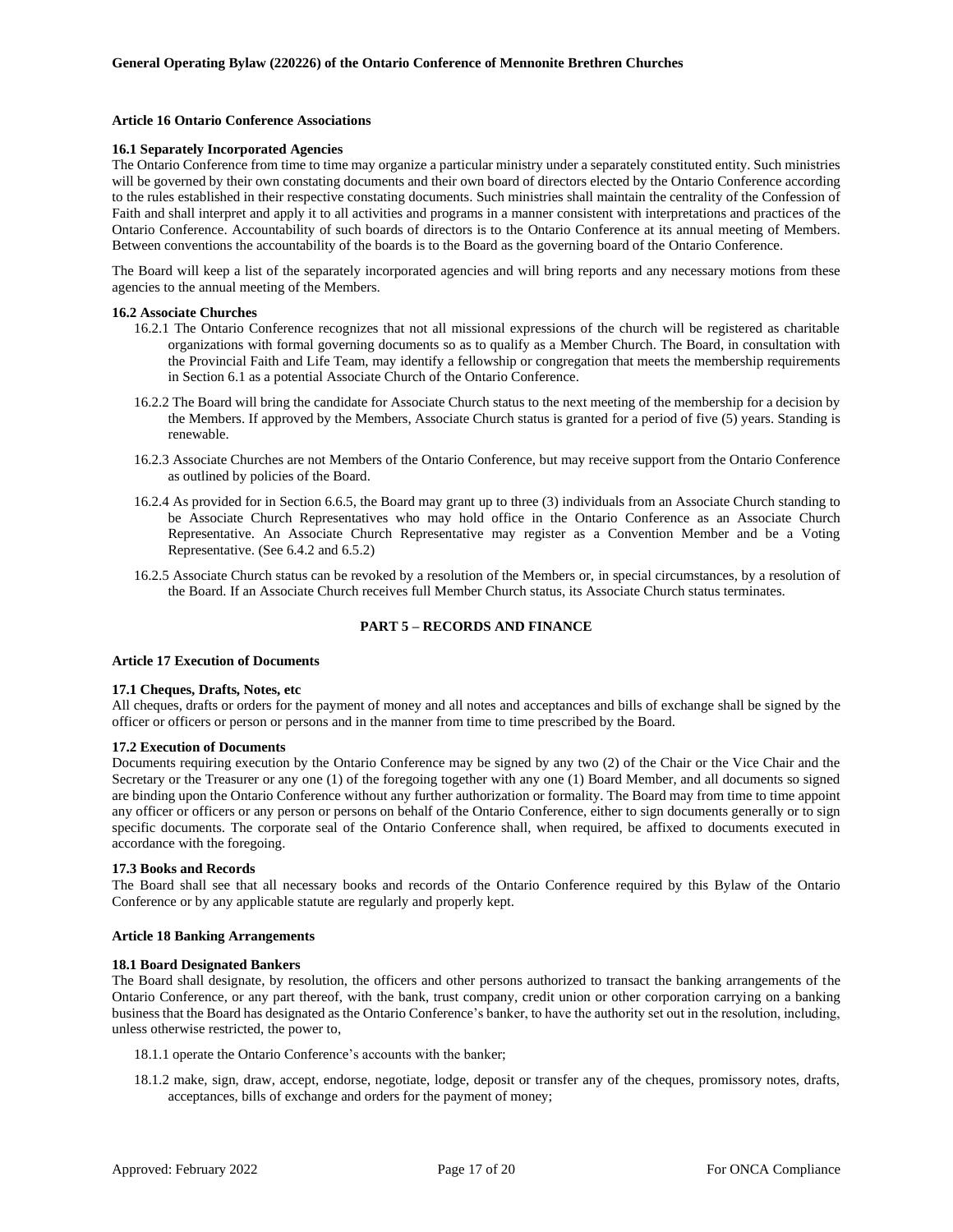- 18.1.3 issue receipts for and orders relating to any property of the Ontario Conference;
- 18.1.4 execute any agreement relating to any banking business and defining the rights and powers of the parties thereto; and
- 18.1.5 authorize any officer of the banker to do any act or thing on the Ontario Conference's behalf to facilitate the banking services.

### <span id="page-21-0"></span>**18.2 Deposit of Securities**

The securities of the Ontario Conference shall be deposited for safe keeping with one or more bankers, trust companies or other financial institutions to be selected by the Board. Any and all securities so deposited may be withdrawn, from time to time, only upon the written order of the Ontario Conference signed by such officer or officers, agent or agents of the Ontario Conference, and in such manner, as shall from time to time be determined by resolution of the Board and such authority may be general or confined to specific instances. The institutions which may be so selected as custodians of the Board shall be fully protected in acting in accordance with the directions of the Board and shall in no event be liable for the due application of the securities so withdrawn from deposit or the proceeds thereof.

### <span id="page-21-1"></span>**Article 19 Borrowing by the Ontario Conference**

#### <span id="page-21-2"></span>**19.1 Board May Borrow**

Subject to the limitations set out in this Bylaw or in the Letters Patent of the Ontario Conference, the Board may,

- 19.1.1 borrow money on the credit of the Ontario Conference;
- 19.1.2 issue, sell or pledge securities of the Ontario Conference; or
- 19.1.3 charge, mortgage, hypothecate or pledge all or any of the real or personal property of the Ontario Conference, including book debts, rights, powers, franchises and undertakings, to secure any securities or any money borrowed, or other debt, or any other obligation or liability of the Ontario Conference,
- 19.1.4 provided that, except where the Ontario Conference borrows on the security of its real or personal property, its borrowing power shall be limited to borrowing money for current operating expenses.

### <span id="page-21-3"></span>**19.2 Specific Borrowing Authority**

From time to time the Board may authorize any Board Member, officer or employee of the Ontario Conference or any other person to make arrangements with reference to the money so borrowed or to be borrowed and as to the terms and conditions of the loan thereof, and as to the security to be given therefor, with power to vary or modify such arrangements, terms and conditions and to give such additional security as the Board may authorize, and generally to manage, transact and settle the borrowing of money by the Ontario Conference.

### <span id="page-21-4"></span>**Article 20 Financial Year**

The financial year of the Ontario Conference shall terminate on the 31st day of December in each year or on such other date as the Board may from time to time by resolution determine.

#### <span id="page-21-5"></span>**Article 21 Appointment of Auditor or Public Accountant by Members**

- 21.1 Unless a review engagement is being used, the Members entitled to vote shall at each annual meeting appoint an auditor to audit the books of the Ontario Conference, to hold office until the next annual meeting, provided that the Board may fill any casual vacancy in the office of the auditor. The remuneration of the auditor shall be fixed by the Members entitled to vote or by the Board, if authorized to do so by the Members entitled to vote.
- 21.2 If the Ontario Conference qualifies for using a review engagement, the Members shall be entitled to vote for the use of a review engagement instead of an audit. The Members entitled to vote shall appoint an independent Public Accountant to conduct the review engagement of the Ontario Conference, to hold office until the next annual meeting, provided that the Board may fill any casual vacancy in the office of the Public Accountant. The remuneration for the review engagement shall be fixed by the Members entitled to vote or by the Board, if authorized to do so by the Members entitled to vote.

### **PART 6 – NOTICE, AMENDMENTS AND DISSOLUTION**

### <span id="page-21-7"></span><span id="page-21-6"></span>**Article 22 Notice**

### <span id="page-21-8"></span>**22.1 Method of Notice**

Except where otherwise provided in this Bylaw, notice shall be validly given if given by telephone, or if in writing, by prepaid letter post, by facsimile, by email, or by other electronic method, addressed to the person for whom intended at the last address shown on the Ontario Conference's records.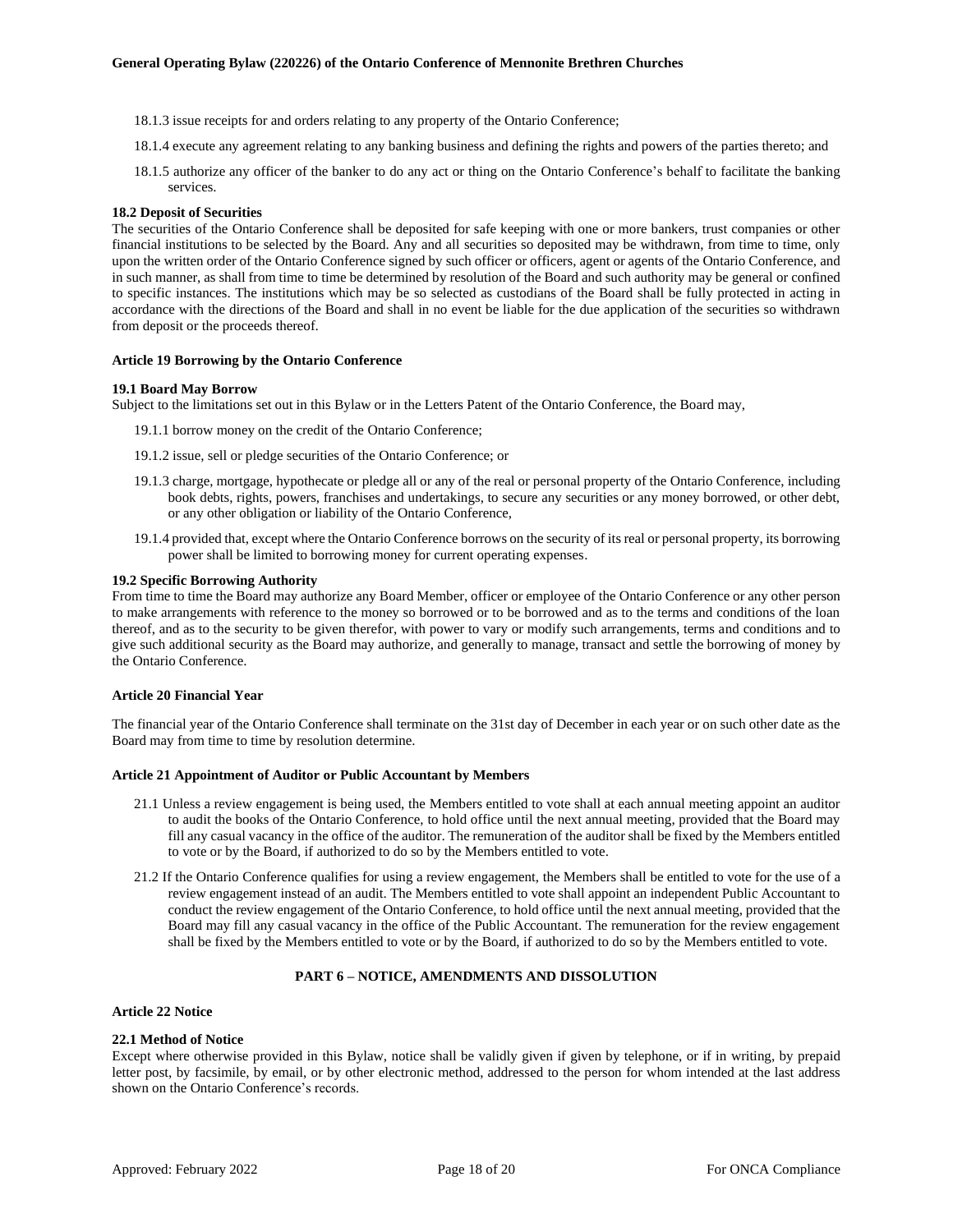### <span id="page-22-0"></span>**22.2 Computation of Time**

In computing the date when notice must be given under any provision of this Bylaw requiring a specified number of days' notice of any meeting or other event, the date of giving the notice is, unless otherwise provided, not included.

### <span id="page-22-1"></span>**22.3 Omissions and Errors**

The accidental omission to give notice of any meeting of the Board, a committee or Members or the non-receipt of any notice by any Board Member or Member or by the auditor of the Ontario Conference or any error in any notice not affecting its substance does not invalidate any resolution passed or any proceedings taken at the meeting. Any Board Member, Member, Public Accountant appointed to conduct a review engagement, or the auditor of the Ontario Conference may at any time waive notice of any meeting and may ratify and approve any or all proceedings taken thereat.

### <span id="page-22-2"></span>**Article 23 Bylaw Amendments**

This Bylaw of the Ontario Conference may be enacted, repealed, amended, altered, added to or re-enacted in the manner contemplated in, and subject to the provisions of the Act. As described in the Act, the Bylaw, amendment or repeal, is effective from the date of the resolution of the directors.

### <span id="page-22-3"></span>**23.1 Notice of Bylaw Amendment and Enactment**

- 23.1.1 The notice of motion to amend the Bylaw must be presented to all Member Churches at least six weeks before the meeting of Members at which the motion is to be voted on. The notice will include the details of the amendment.
- 23.1.2 In such extraordinary cases where the Board feels it is necessary to enact a bylaw amendment prior to the approval by the Member Churches, then the Board shall give notice of the amendment to all Member Churches at least 2 weeks before enacting the amendment. Any enacted amendment must comply with the Act.

### <span id="page-22-4"></span>**23.2 Approval by Members**

A two-thirds (2/3) majority of those Voting Representatives present and voting at a meeting of the Members shall be required to carry an amendment.

### <span id="page-22-5"></span>**23.3 Repeal of Prior Bylaws**

### <span id="page-22-6"></span>**23.3.1 Repeal**

Subject to the provisions of Sections 23.3.2 and 23.3.3 hereof, all prior bylaws, resolutions and other enactments of the Ontario Conference heretofore enacted or made are repealed.

#### <span id="page-22-7"></span>**23.3.2 Exception**

The provisions of Section 23.3.1 shall not extend to any bylaw or resolution heretofore enacted for the purpose of providing to the Board the power or authority to borrow.

#### <span id="page-22-8"></span>**23.3.3 Proviso**

Provided however that the repeal of prior bylaws, resolutions and other enactments shall not impair in any way the validity of any act or thing done pursuant to any such repealed bylaw, resolution or other enactment.

#### <span id="page-22-9"></span>**23.4 Bylaw Proposal Review**

Any Member Church in good standing may make a proposal to amend any section of this Bylaw. This proposal must be provided to the Board at least 90 days prior to the annual meeting of Members. The Governance Committee shall review the proposal and provide a written recommendation to the Member Churches at the annual meeting.

### <span id="page-22-10"></span>**Article 24 Dissolution**

#### <span id="page-22-11"></span>**24.1 Voting**

Dissolution of the Ontario Conference shall only be carried out by a two-thirds (2/3) majority vote of the Voting Representatives present and voting at a special general meeting of the Members. The motion to dissolve the Ontario Conference will include a description of the distribution of assets, in accordance with Section 24.2, for approval by the Voting Representatives.

#### <span id="page-22-12"></span>**24.2 Disposition of Assets**

If upon dissolution or winding up of the Ontario Conference there remains, after the satisfaction of all its debts and obligations, any property or assets whatsoever, then said property or assets shall be given or otherwise transferred to the Canadian Conference of Mennonite Brethren Churches, or, if not in existence, then to some other Canadian charitable organization or organizations having cognate or similar objects, provided that such organization is a charitable organization within the meaning of the Income Tax Act for the time being in force.

### <span id="page-22-13"></span>**Article 25 Effective Date**

This Bylaw shall come into force as a bylaw of The Ontario Conference of Mennonite Brethren Churches and sealed with the corporate seal on the twenty-sixth (26<sup>th</sup>) day of February 2022. It was Confirmed by the Members in accordance with the Corporations Act (Ontario) on the twenty-sixth (26<sup>th</sup>) day of February 2022.